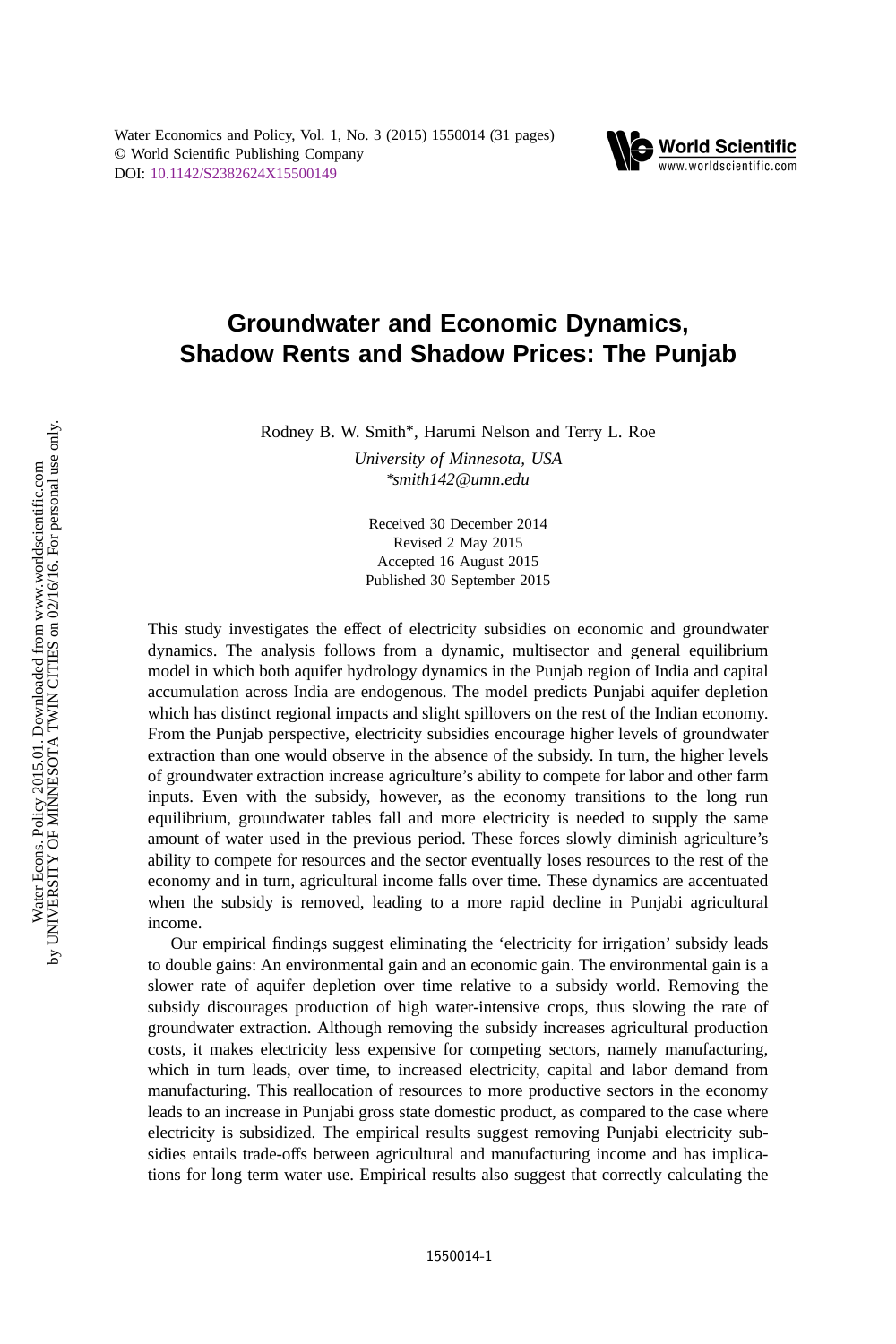"stock" value of a natural resource requires macroeconomic data and hence, may be impossible to conduct in a partial equilibrium setting.

Keywords: Economic growth; groundwater; capital accumulation; general equilibrium; natural capital valuation.

#### 1. Introduction

The deep alluvial aquifer of the Punjab region of India has made the region one of the most agriculturally productive regions in the world and a leading supplier of food grains (rice and wheat) to India. The provision of essentially free electricity made groundwater extraction for agriculture relatively inexpensive and facilitated Punjab's rise to productive prominence. This prominence, however, is now threatened, because groundwater tables have dropped to the point where concerns with water salinity are being raised and because political pressures are mounting for the government to eliminate, or at least lower the subsidy rates. The energy subsidies are particularly deleterious for two major reasons. First, they have encouraged farmers to withdraw groundwater at — what most would consider unsustainable rates. The rapid rates of groundwater extraction lowers groundwater tables, which in turn requires more energy to pump water to the surface: This process creating a trap in which eliminating or lowering the subsidy leads to groundwater extraction costs that would make agricultural production unprofitable for many farmers. Second, the excessive use of electricity in water extraction makes electricity more expensive for the non-farm economy, thus inhibiting the non-farm economy's ability to absorb labor from the farm economy and hence, serves as a drag on the country's economic growth potential.

This study investigates the effect of economic policy (here, electricity subsidies) on economic and ecosystem service dynamics (groundwater in the present case). The analysis follows from a dynamic, multisector and general equilibrium model in which both aquifer hydrology dynamics in the Punjab region of India and capital accumulation across India are endogenous. Groundwater management is carefully evaluated in order to understand the links, over time, between Punjab groundwater resources and the broader Indian economy. The model predicts Punjabi aquifer depletion which has distinct regional impacts and spillovers on the rest of the Indian economy. From the Punjab perspective, electricity subsidies encourage higher levels of groundwater extraction than one would observe in the absence of the subsidy. In turn, the higher levels of ground water increase agriculture's ability to compete for labor and other farm inputs. Even with the subsidy, however, as the economy transitions to the long run equilibrium, groundwater tables fall and more electricity is needed to supply the same amount of water used in the previous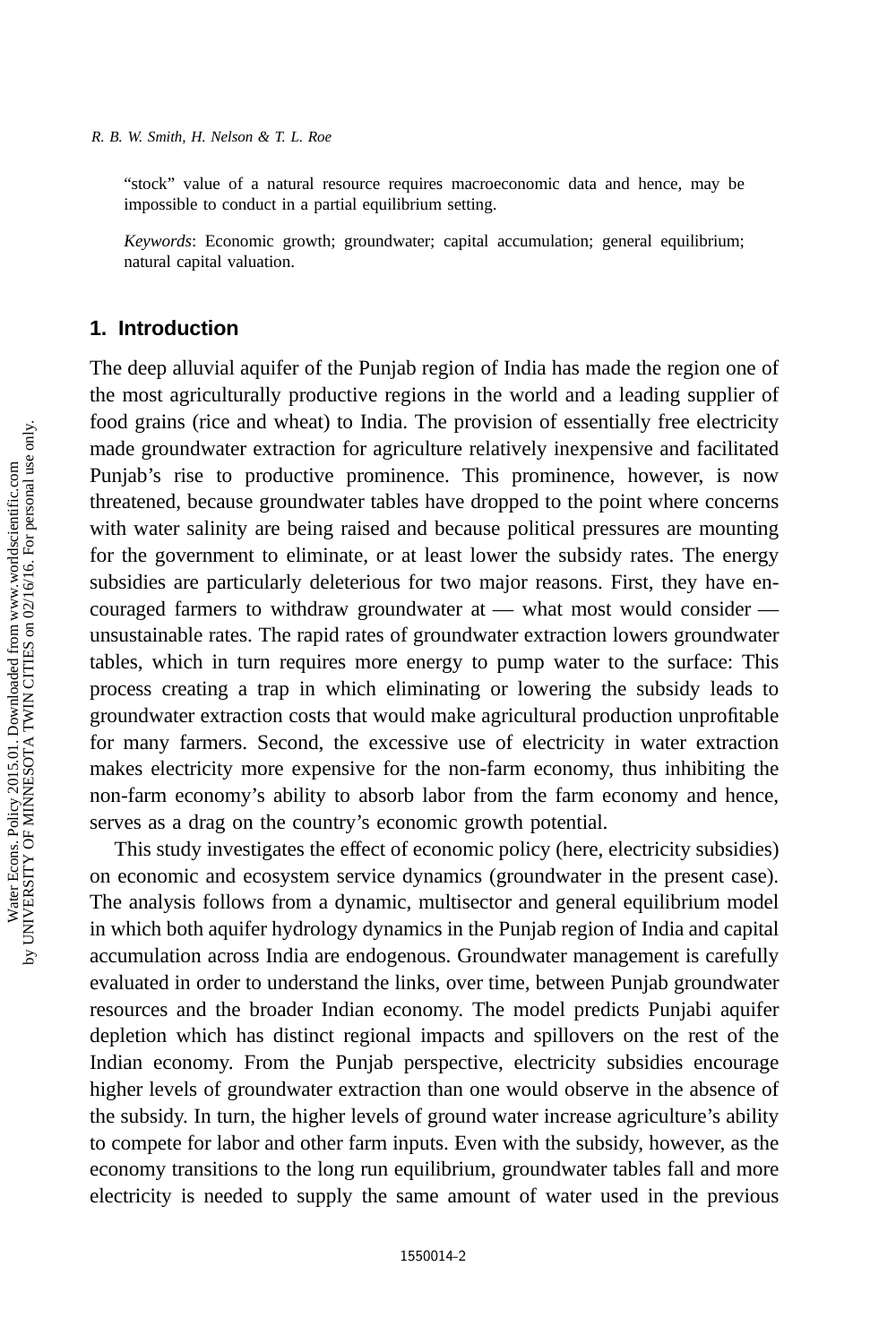period. These forces slowly diminish agriculture's ability to compete for resources and the sector eventually loses resources to the rest of the economy and in turn, agricultural income falls over time. These dynamics are accentuated when the subsidy is removed, leading to a more rapid decline in Punjabi agricultural income.

Our empirical findings suggest eliminating the 'electricity for irrigation'subsidy leads to double gains: An environmental gain and an economic gain. The environmental gain is the restoration of the aquifer where water can be withdrawn at rates roughly equal to renewal, while also providing a "hedge" or option to access water at rates that exceed renewal in times of drought. Removing the subsidy discourages production of high water-intensive crops, thus slowing the rate of groundwater extraction. Although removing the subsidy increases agricultural production costs, it makes electricity less expensive for competing sectors, namely manufacturing, which in turn leads, over time, to increased electricity, capital and labor demand from manufacturing. This reallocation of resources to more productive sectors in the economy leads to an increase in Punjabi gross state domestic product, as compared to the case where electricity is subsidized. The empirical results suggest removing Punjabi electricity subsidies entails trade-offs between agricultural and manufacturing income and has implications for long term water use.

The paper proceeds as follows. Section 2 summarizes the literature relevant to this study and highlights key aspects of the economy pertinent to groundwater management and the current economic and policy environment that Punjabi farmers face. Section [3](#page-6-0) lays out the structure of the dynamic, general equilibrium model underlying the empirical model, with an emphasis placed on its implications for studying aquifer dynamics in a general equilibrium setting. Section [4](#page-7-0) describes the data and methodology, along with its benefits and limitations. The result of this process is a "baseline model" which is solved numerically to provide timedependent forecasts of the Punjab economy and the broader Indian economy. Section [5](#page-11-0) presents the empirical results of the base line model and compares the results with those of a world where electricity subsidies are removed. Then, Section [6](#page-14-0) uses the water shadow prices and groundwater extraction levels to calculate the unit shadow price of groundwater in agricultural production, along with the stock value of that water. We conclude by discussing one of the challenges faced when trying to calculate the stock value of water, and suggest directions for possible future research.

# 2. Background

Punjab, a northwest state of India, is an agriculturally intensive region that relies heavily on groundwater, the extraction of which is causing a steady decline in the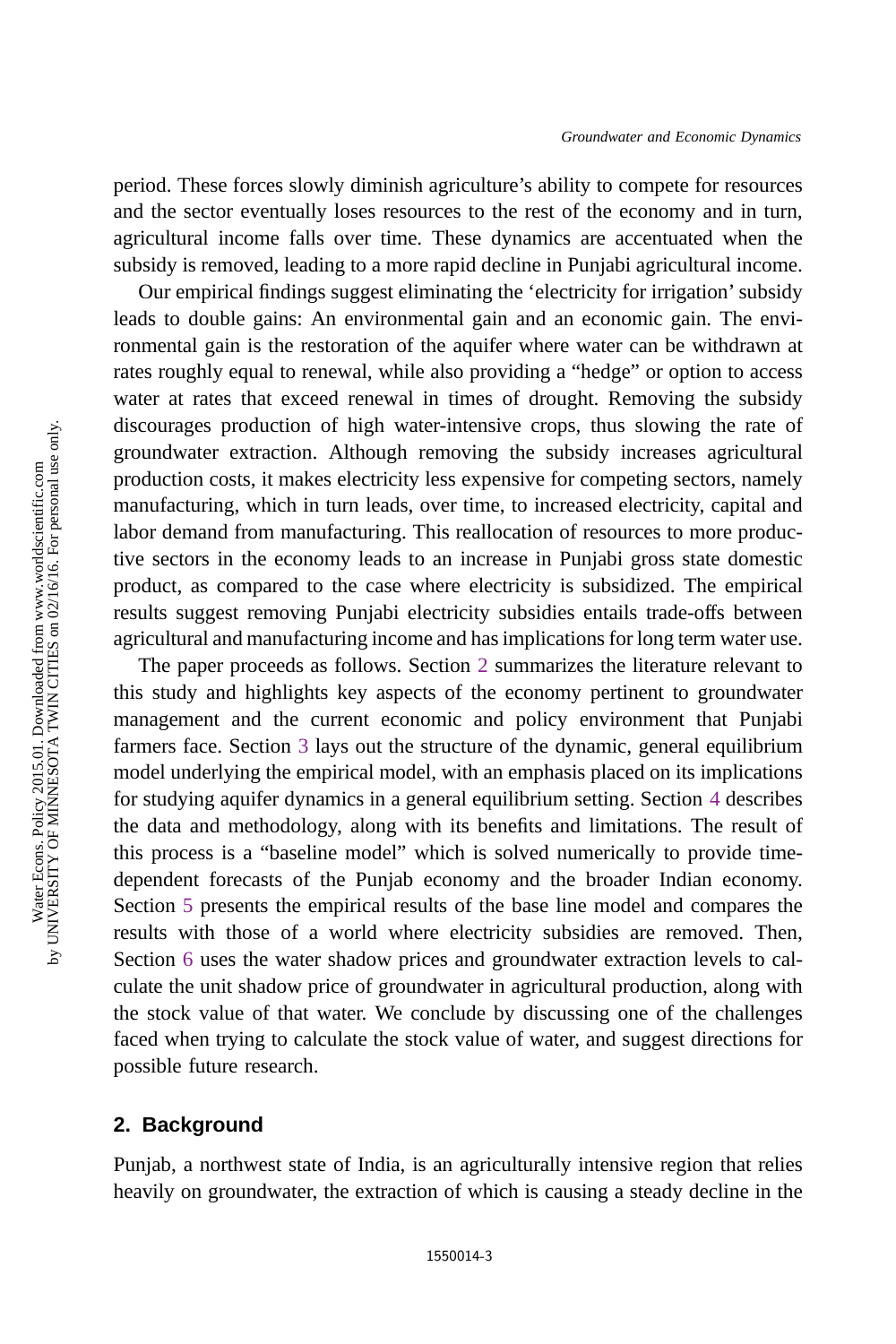region's water table. According to the 2011 Critical Economic Indicator in Punjab (CEIP), the 2007 share of agriculture and allied sectors in total gross state domestic product was 30% for Punjab and 16% for all of India. In particular, relative to its food grain production in the 1960s, Punjabi levels more than quadrupled by the 2000s. In Punjab, the vast majority of farmers grow rice in the summer monsoon season and wheat in the winter season, with about 77% of total cultivated area devoted to the two grains. Between 1970 and 2002, rice area increased from about 0.4 million to 2.48 million hectares, while wheat area increased from about 2.3 million to 3.42 million hectares ([Humphreys](#page-29-0) *et al.* [2010\)](#page-29-0). As a grain surplus state, Punjab contributed to 61% of wheat and 28% of rice of India's central pool of food grains in 2007–2008 (CEIP 2011).

Evidence suggests Punjab's normal precipitation levels are inadequate for its rice–wheat growing cycle ([Perveen](#page-29-0) et al. [2011\)](#page-29-0). One of the major factors underlying Punjab's reputation as a leading producer of rice and wheat is access to its rich alluvial aquifers — and the electricity subsidies to extract the resource. Currently, almost all cropped area in Punjab is irrigated. During 2007, gross irrigated area in Punjab is 98% of gross cropped area, while only 45% for all of India (CEIP 2011). Since 1997, free electricity has been provided to famers for irrigation purposes.<sup>1</sup> In 2007, agriculture was responsible for 32% of Punjab's electricity consumption (CEIP 2011). Between 1990 and 2008, the number of tube wells operated by electric pumps almost doubled to slightly over 1 million ([Economic](#page-28-0) [Adviser to Government of Punjab 2009\)](#page-28-0).

In a sample of 193 borewells, Punjab groundwater tables vary considerably across the region, with the levels ranging from 0.67 meters below ground (mbg) to 40 mbg (Perveen et al. 2011). Among these wells monitored, 36.27% had water tables between 10 mbg to 20 mbg, and 15.54% were between 20 mbg and 40 mbg. The remaining wells were 2 mbg to 10 mbg. [Humphreys](#page-29-0) et al. [\(2010\)](#page-29-0), predicted that 75% of Punjab wells will experience an additional 10 m decline in water table levels by 2020 and that 30% of wells are likely to experience drops by as much as 30 m by 2025.

According to a survey conducted by Columbia Water Center, Punjab farmers are extremely dissatisfied with unreliable electricity supply, the voltage of which fluctuates and damages pumps ([Perveen](#page-29-0) et al. [2011](#page-29-0)). In addition, farmers are allowed to access only limited hours of electricity per day, about 6h to 7h ([Fishman](#page-29-0) et al. [2011\)](#page-29-0). As water tables continue to fall, farmers face increased pumping costs due to expenditures on larger pumps and the fact that the deeper the water table, the more energy they need to pump a unit of water. So, even if

<sup>&</sup>lt;sup>1</sup>In Punjab, electricity for pumping was free from 1997 to 2002 and after 2005 ([Perveen](#page-29-0) et al. [2011\)](#page-29-0).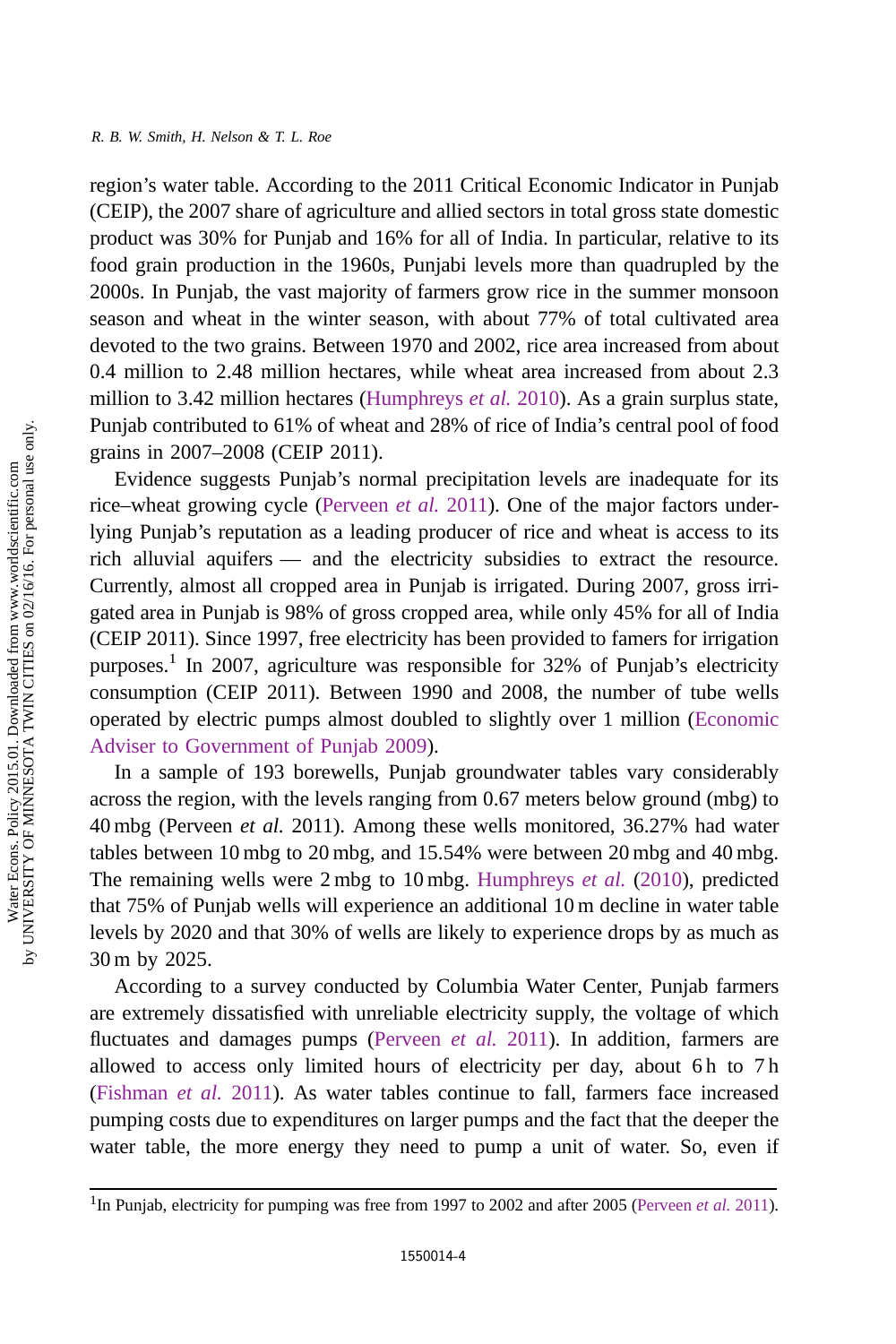electricity is free, an essentially fixed amount of electricity leads to less water pumped as water tables drop. The social cost of electricity subsidies has been relatively high, as such subsidies more than tripled between 1990 and 2002, leading to a situation where over 40% of Punjab's state budget deficit is traced back to subsidizing electricity ([Singh](#page-30-0) et al. [2004\)](#page-30-0). Thus, the administrative priority of water allocation to the farmers imposes an extensive economic stress on other parts of the economy and consequently, the process of industrial growth and economic development is adversely affected.

Tsur [et al.](#page-30-0) ([2004](#page-30-0)), note the economic literature on groundwater management which is predominantly based on partial equilibrium analysis. For instance, while [Balali](#page-28-0) et al. ([2011\)](#page-28-0) recognize the important relationship between groundwater dynamics and government subsidies, their analysis is limited to dynamics in the agricultural sector. Consequently, the indirect economic interaction among sectors and the rest of the economy is overlooked. [Knapp](#page-29-0)  $et al.$  ([2003](#page-29-0)) evaluate the relative efficiency of different groundwater management tools. In their model, groundwater demand is determined by an endogenous price of water, while energy and other factor prices are exogenous and constant over time. Although their implications for sector efficiency gains from establishing water markets would likely hold in a general equilibrium setting, their partial equilibrium analysis tell us nothing about the regional or economy-wide effects of a given policy.

Few studies have focused on water's role as an economy-wide resource. Two exceptions are Diao [et al.](#page-28-0) ([2008\)](#page-28-0) and [Hassan](#page-29-0) et al. [\(2008\)](#page-29-0), who each use detailed general equilibrium models to analyze the impact of groundwater scarcity on agricultural and non-agricultural sectors, albeit in a static setting. They show that allowing markets to play a more significant role in allocating leads to an increase in gross domestic product (GDP) of 3% to 4% in the case of Morocco (Diao [et al.](#page-28-0) [2008\)](#page-28-0) and South Africa ([Hassan](#page-29-0) et al. [2008\)](#page-29-0): Large gains when one realizes irrigated agriculture only accounts for 5% to 10% of the respective economies. Although their quantitative simulations have important implications for water management in a macroeconomic setting, the analyses are static and hence, are unable to shed any insight into the effects of water policy on economic growth and sustainable groundwater management. To our knowledge, no studies to date have examined water's role as an economy-wide resource in the process of economic growth.

[Diwakara and Chandrakanth](#page-28-0) [\(2007\)](#page-28-0) and [Reddy](#page-29-0) [\(2005\)](#page-29-0) evaluate the costs of alternative recharge mechanisms like watershed development programs and irrigation and percolation tanks to reduce the external environmental costs caused by groundwater extraction. These studies provide important insights into the effects of water scarcity on individual farmer's choice of crops and production techniques,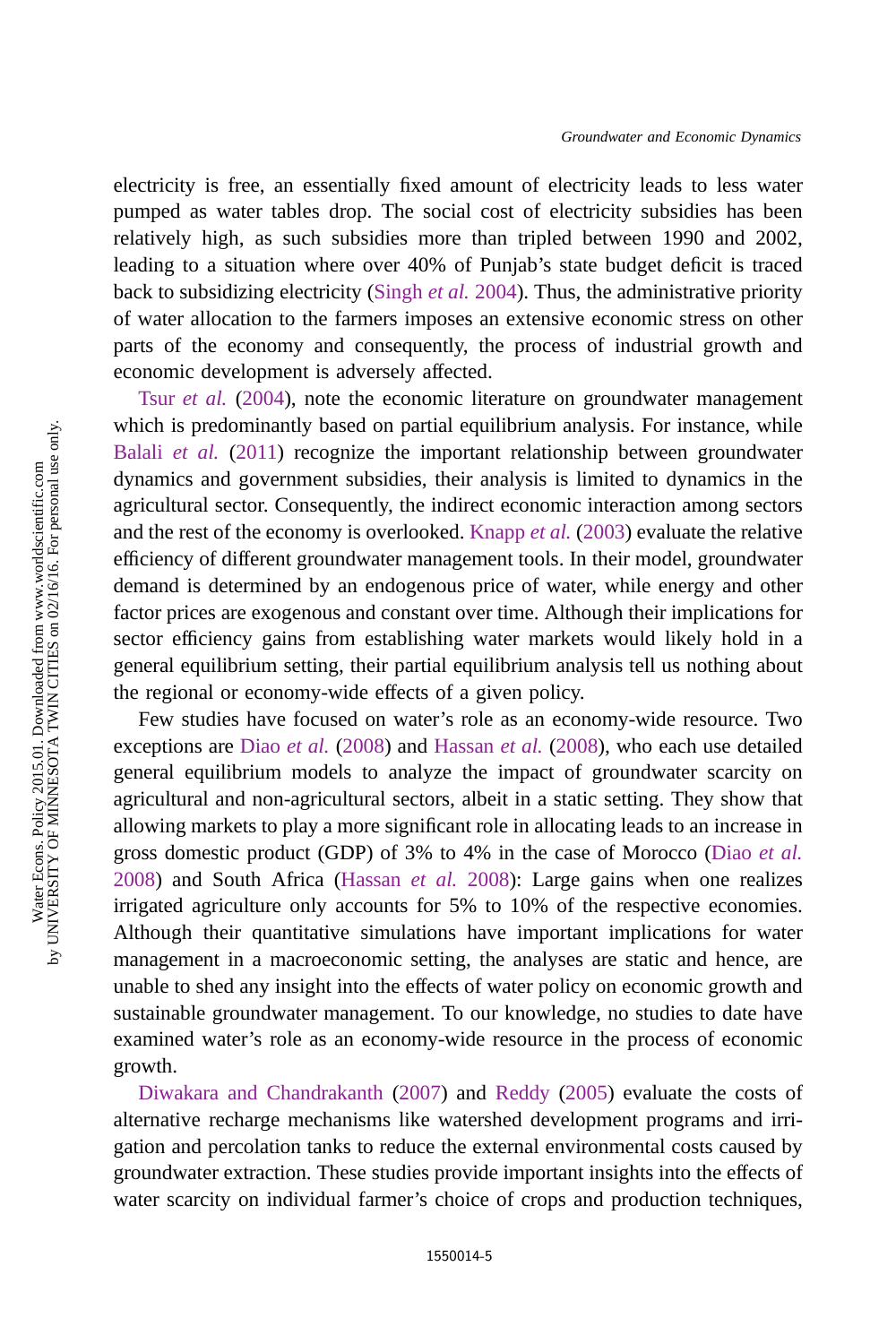but they provide no insight into the broader regional and economy-wide effects of the groundwater management mechanisms. Thus, they likely underestimate the consequences of policies designed to sustain or deplete groundwater supplies. Moreover, the effects of water policy on the regional and national economy feedback to farmers in terms of changes in wage of labor, capital costs and food prices. These indirect effects can exceed the direct effects measured by partial equilibrium analysis including the literature mentioned above. The study by [Bhatia](#page-28-0) [et al.](#page-28-0) ([2006\)](#page-28-0) analyzes both direct and indirect effects of the policy changes on the state of Tamil Nadu economy. Using an optimization approach, they suggest if the state shifts from fixed sectoral water allocations to a flexible water allocation scheme, over a 20 year period, total water demand would fall by 15%, with 24% less water pumped from groundwater sources. With exogenously projected output levels, however, the role of input prices — including the shadow prices of water in allocating resources is not considered in the study.

Comparing two input–output tables, one for 1969–1970 and the other for 1979– 1980, [Bhalla](#page-28-0) et al. ([1990\)](#page-28-0) argue that the rapid growth and structural transformation of the Punjab economy over the 10 year period was primarily the result of technological breakthroughs in agriculture. Industry was dominated by an agriculturally-based industry and the transition to a more diversified economy was rather slow. As an agricultural surplus state, Punjab enjoyed its comparative advantage specializing in producing food grains. Labor emigrated from the neighboring states to Punjab and capital was imported mostly for agricultural purposes. The study did not express any concern with the sustainability of Punjab's groundwater resources. Furthermore, the electricity subsidies were viewed as necessary public spending and considered as an engine of economic growth. Although the study had a regional, general equilibrium learning, water as a factor of production did not factor in the study.

Using time series data from the 1960s and 1980s, [McGuirk and Mundlak](#page-29-0) ([1990\)](#page-29-0) conclude that agriculture was the major driver of Punjabi economic growth. Emphasizing modern higher yielding varieties for wheat and rice, they conclude that agriculture would continue prospering as long as irrigation technology and fertilizer use expanded and more productive agricultural techniques were adopted. The authors' concerns for continued economic growth lay more with continued discovery of new crop varieties — not with farmers facing groundwater constraints. Later, [Bhalla](#page-28-0) ([1995\)](#page-28-0) argued that expanding the area of irrigated agriculture via groundwater sources was a key determinant of agricultural growth in the region. The study was also one of the first to express concerns that electricity subsidies led to an excess demand for power. However, according to his analysis, the increase in electricity demand was caused not just by pumping groundwater, but also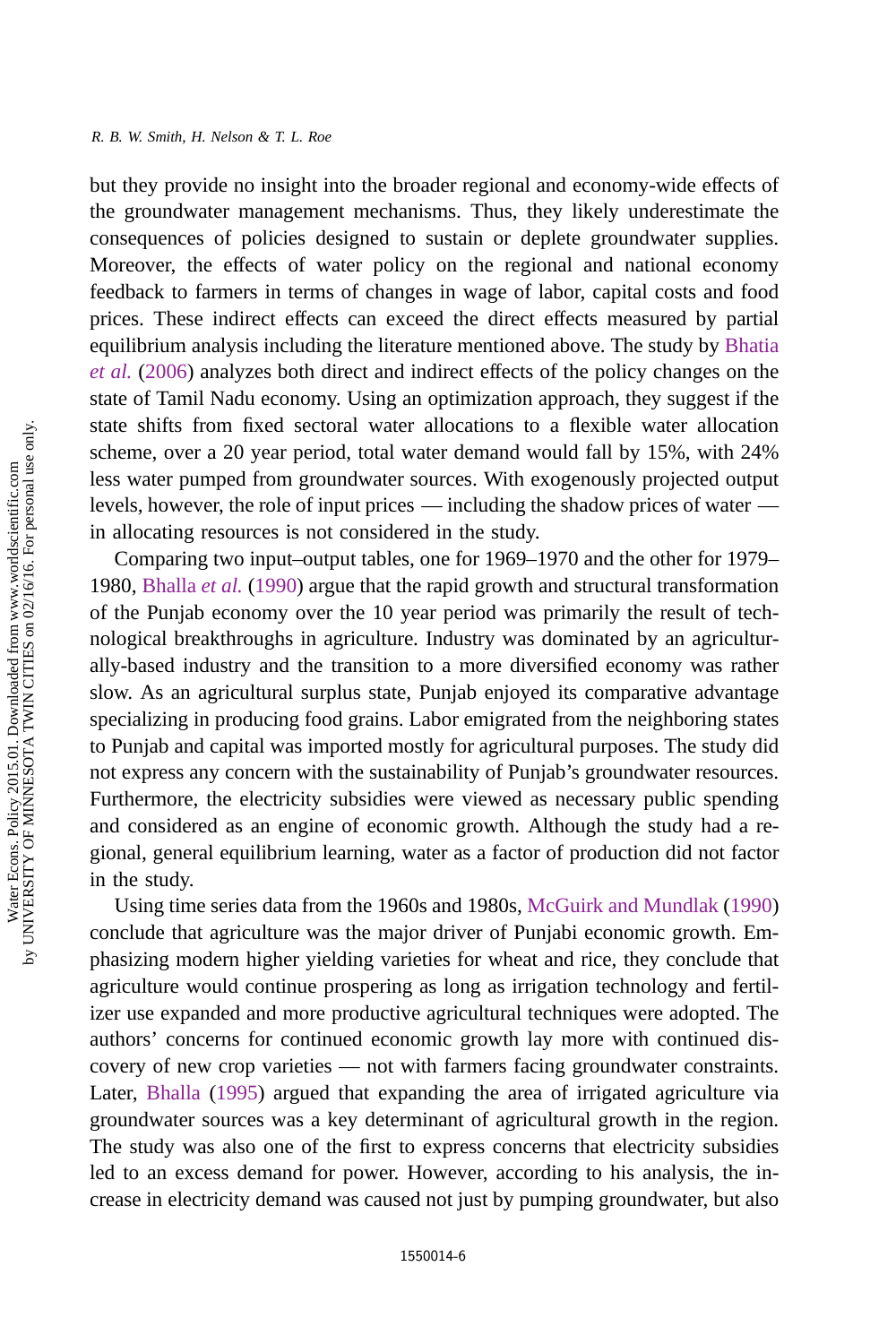<span id="page-6-0"></span>by electrification of Punjab's rural areas. The environmental threat was not viewed as a serious concern for the Punjab economy at that time.

[Gulati](#page-29-0) [\(2002,](#page-29-0) [2007\)](#page-29-0) argues that in earlier years, Punjab benefited from producing surplus rice and wheat that was absorbed by grain deficit states in other parts of India. The grain deficit regions, however, eventually improved their productive capacity, leading to a decrease in demand for Punjabi grain in the 2000s. He also suggests free electricity, encouraged excessive groundwater extraction and the annual rate of groundwater table decline and noted the policy dialog started viewing the adverse impact that heavy subsidies to agriculture were having on the Indian economy. [Shreedhar](#page-30-0) et al. ([2012\)](#page-30-0) fault policy makers with putting Punjab farmers in a position where they relied too much on subsidized production. They suggest that, although it would be difficult to remove the power subsidies completely, the subsidies could be gradually phased out and converted into investments in rural infrastructure and agricultural research.

### 3. Overview of the Model

The economic model takes as its point of departure, the dynamic three-sector, small open economy model in Chapter 4 of Roe [et al.](#page-29-0) ([2010](#page-29-0)): A Ramsey model that uses land, labor and capital to produce two traded goods and a non-traded good. Here, we also employ a dynamic small open economy model, but disaggregate India into six sectors: rice, wheat, other agriculture, manufacturing, services and Punjab electricity. Rice, wheat, other agriculture and manufacturing are each produced in two regions: The Punjab and the rest of India (ROI). We aggregate all service production into a single all-of-India sector. Although electricity is produced throughout India, for reasons of parsimony, we aggregate the ROI electricity in ROI services. The formal mathematical model is presented in the Appendix.

As in Roe, Smith and Saraçoglu (RSS), the mathematical model has two parts. The first part introduces the model primitives (production technologies and household preferences) and defines corresponding indirect objective functions (cost, value-added and expenditure functions). The model has a distinct production technology for each final good produced in Punjab (rice, wheat, other agriculture and manufacturing) and for each final good produced in the ROI (rice, wheat, other agriculture, manufacturing and services). The empirical model represents these primitives with Cobb–Douglas functions. Household preferences are also represented with Cobb–Douglas functions and defined over five final goods (rice, wheat, other agriculture, manufacturing and services). The indirect objective functions derived from the underlying technologies are used to define equilibrium conditions that must hold at each point in time  $-$  e.g., profit and utility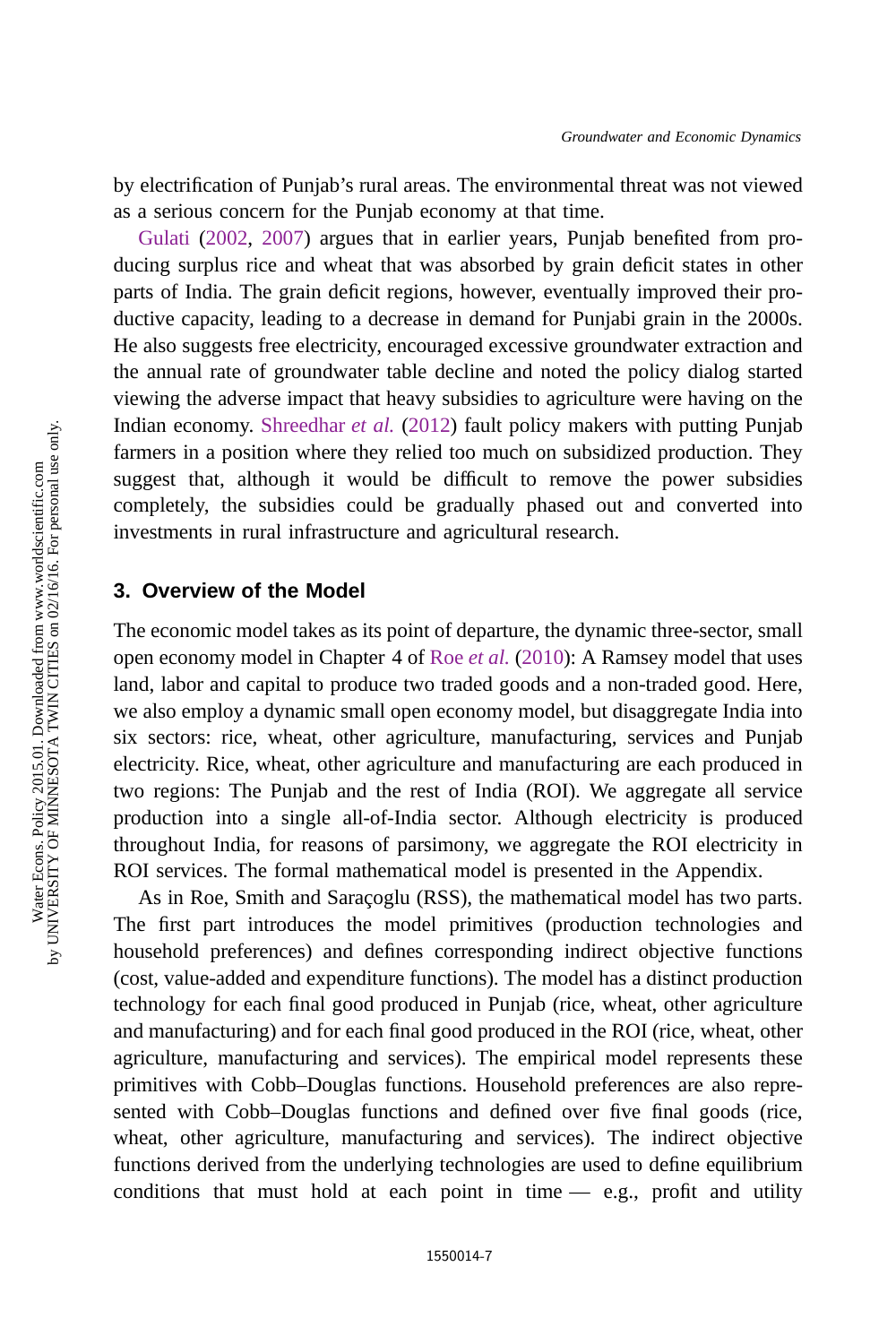<span id="page-7-0"></span>maximization and factor market and output market clearing conditions — referred to by RSS as intratemporal equilibrium conditions. The intratemporal equilibrium conditions defined in the Appendix are "dual" representations of the factor and output market clearing, and agent maximizing behavior captured in a typical computable general equilibrium model.

The second part introduces the groundwater dynamics and derives the households' optimal consumption/savings decision (the economic dynamics). Groundwater dynamics are modeled using a standard "bucket" representation of an aquifer (see Appendix): At each point in time, the groundwater table falls with groundwater extractions and increases with recharge — here water infiltration from precipitation. As the groundwater table falls, pumping water to the surface requires more capital, labor and electricity and hence, extraction costs increase<sup>2</sup> as the groundwater table falls. See the Appendix for details on our modeling of groundwater dynamics. The economic dynamics follow the optimal savings framework of [Ramsey](#page-29-0) ([1928\)](#page-29-0): At each point in time the household decides, how much of its instantaneous income (from capital, labor and land and water rent) to use for current consumption and how much to save.

## 4. Methodology and Data

We link the conceptual model outlined in the Appendix to an empirical analogue in which household preferences and firm production functions are specified as Cobb– Douglas functions.

# 4.1. Consumption and non-water using production

We parametrize the model using data from several sources. The major data source is a social accounting matrix (SAM) for Punjab and the ROI was developed by M. R. Saluja, India's foremost authority on Indian national accounts (Saluja and Yadav 2006). The SAM was aggregated to match the 10 sectors discussed above: Punjab and ROI rice, wheat, other agriculture and manufacturing and all of India's services and Punjab electricity. The second major data source is the World Bank's World Development Indicator (WDI) data on India's gross fixed capital formation, labor force and GDP, with the WDI data used to create a capital stock series. This data, along with the factor account entries in the SAM was used to identify the

 ${}^{2}$ In principle, unit extraction costs do not have to increase monotonically: If the extraction technologies are capital and energy intensive and both capital rental rates and unit energy costs fall fast enough relative to the increase in capital and energy demands, unit extraction costs could fall (at a point in time).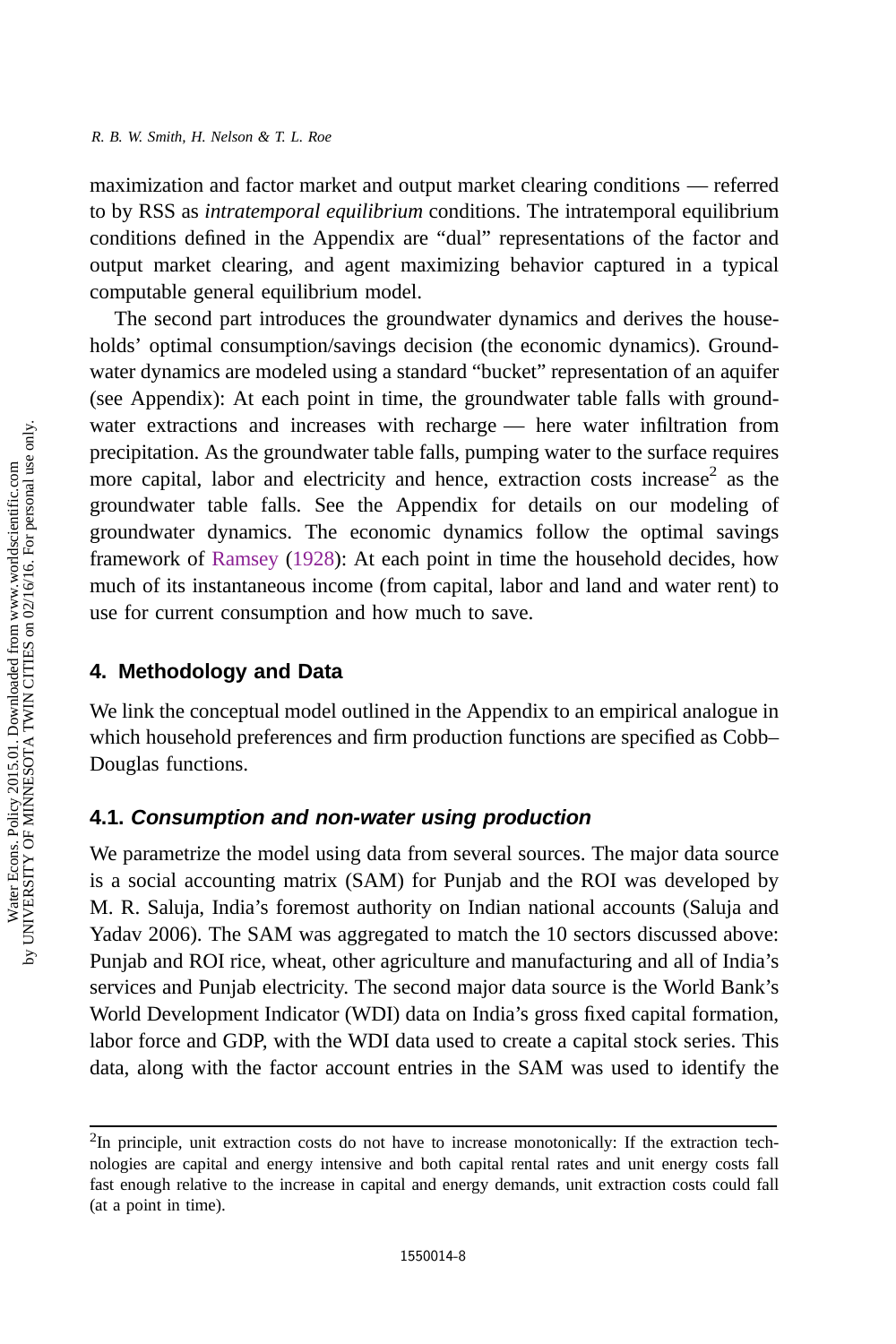Table 1. Consumption Shares

<span id="page-8-0"></span>

| Rice  | Wheat | Other Ag. | Industry | Services |
|-------|-------|-----------|----------|----------|
| 0.589 | 0.656 | 0.561     | 0.259    | 0.583    |

factor elasticities and initial total factor productivity level for seven of the 10 sectors: Services; the ROI rice and wheat; and Punjab and ROI manufacturing and other agriculture. The consumption shares were also derived directly from the SAM. See Roe [et al.](#page-29-0) [\(2010\)](#page-29-0) for details on this process. The consumption shares are presented in Table 1.

### 4.2. Punjab rice and wheat production

There remains three empirical issues to address: (i) groundwater's (and rain's) contribution to rice and wheat production, (ii) energy's contribution to groundwater extraction and (iii) specification of the equation of motion for the groundwater table. We first note there is a dearth of production data linking Punjabi rice production with water. However, rice production data does exist for Tamil Nadu, an intensive rice producing state having a production and cost structure comparable to Punjab. The state also has similar values of gross value-added as well as yield per hectare for rice production ([Agricultural Research Data Book 2011\)](#page-28-0).<sup>3</sup> As such, we use empirical results of rice production from [Lundberg](#page-29-0) et al. ([2014\)](#page-29-0); [Palanisami](#page-29-0) ([2013\)](#page-29-0), the SAM by [Saluja and Yadav](#page-30-0) ([2006\)](#page-30-0) and cost of production data from the [Agricultural Research Data Book](#page-28-0) to reapportion Punjabi rice factor account entries across capital, labor, land and a "shadow" water account. This allows us to estimate factor elasticities for capital, labor, land and water in rice production. See Lundberg et al. (2014) for a more detailed discussion of this approach. Factor shares for wheat are derived using [Palanisami](#page-29-0) ([2013](#page-29-0)), the Saluja SAM and the [Agricultural](#page-28-0) [Research Data Book.](#page-28-0) The production shares are summarized in Table [2.](#page-9-0)

#### 4.3. Groundwater dynamics

Throughout Punjab region, groundwater tables have been dropping because the rate of groundwater extraction has exceeded the rate of aquifer recharge. Data from monitored wells throughout the region reveals that groundwater head levels range from less than 1 m below ground (mbg) to over 30 mbg throughout the state. As with the spatial differences in groundwater head levels, the rate at which the groundwater tables fall varies across the state. In this study, we characterize the

<sup>&</sup>lt;sup>3</sup>See Table 5.18 Cost of cultivation of principal crops (2006–2007).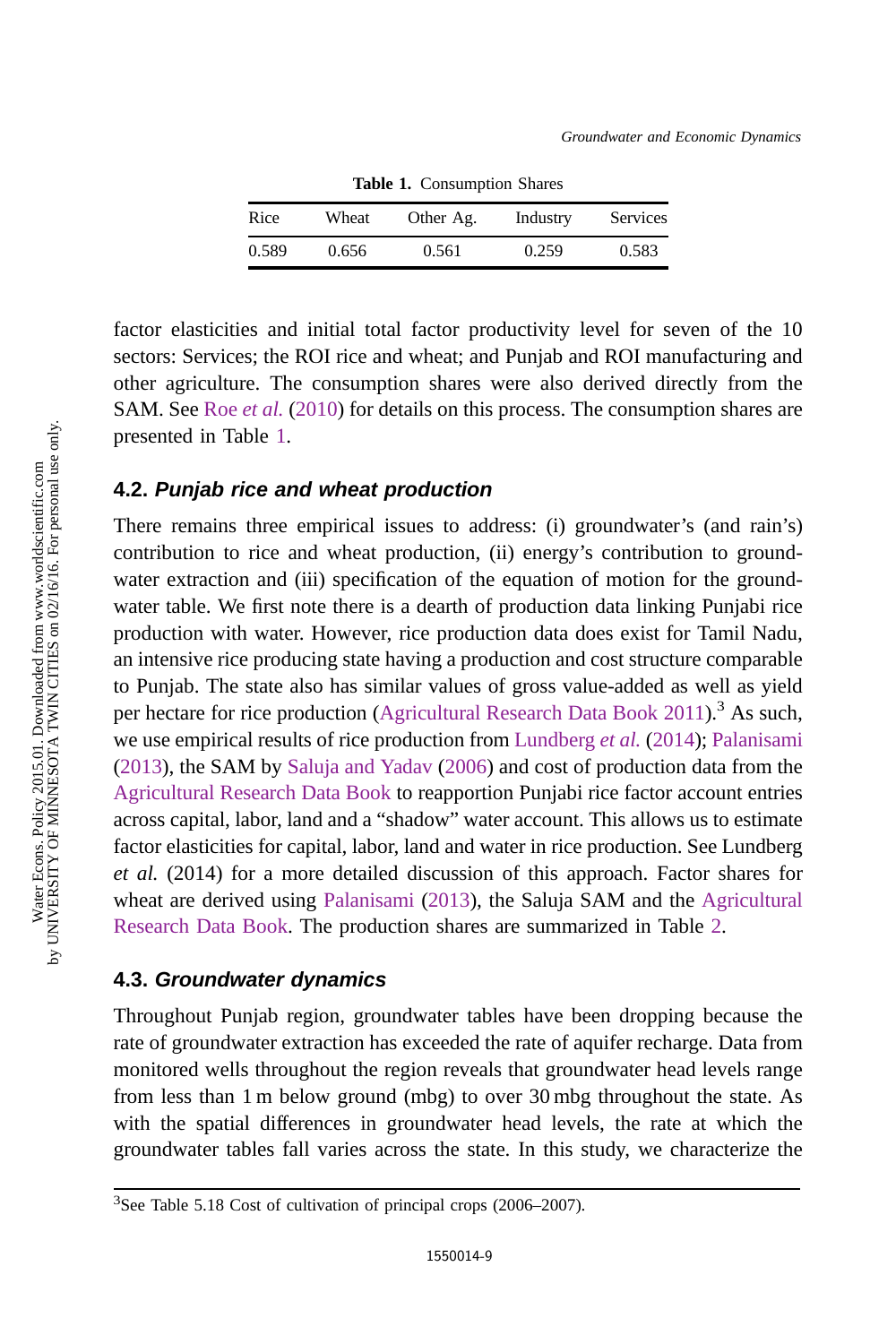|                                                                |                                                                          |           |                         |                                                        |                | Table 2. Production Factor Shares |                         |                         |                |                |                |
|----------------------------------------------------------------|--------------------------------------------------------------------------|-----------|-------------------------|--------------------------------------------------------|----------------|-----------------------------------|-------------------------|-------------------------|----------------|----------------|----------------|
|                                                                |                                                                          |           |                         | Punjab                                                 |                |                                   |                         |                         | ROI            |                |                |
|                                                                | Rice                                                                     | Wheat     |                         | Other Ag. Industry                                     | Energy         | Irrigation                        | Rice                    | Wheat                   | Other Ag.      | Industry       | Services       |
|                                                                | $\begin{array}{c} 0.209 \\ 0.187 \\ 0.422 \\ 0.182 \\ 0.182 \end{array}$ | 0.139     |                         |                                                        | 0.865<br>0.135 |                                   |                         |                         | 0.561          | 0.259<br>0.741 | 0.583<br>0.417 |
| Labor<br>Capital<br>Land<br>Water/Rain (<br>Water/Rain (Energy |                                                                          | $0.177\,$ | 0.445<br>0.175<br>0.380 | $\begin{array}{c} 0.250 \\ 0.581 \\ 0.111 \end{array}$ |                | 0.018<br>0.140<br>0.018<br>0.594  | 0.589<br>0.117<br>0.293 | 0.656<br>0.078<br>0.266 | 0.168<br>0.271 |                |                |
|                                                                |                                                                          | 0.647     |                         |                                                        |                |                                   |                         |                         |                |                |                |
|                                                                |                                                                          | 0.037     |                         |                                                        |                |                                   |                         |                         |                |                |                |
|                                                                |                                                                          |           |                         | 0.058                                                  |                |                                   |                         |                         |                |                |                |

<span id="page-9-0"></span>R. B. W. Smith, H. Nelson & T. L. Roe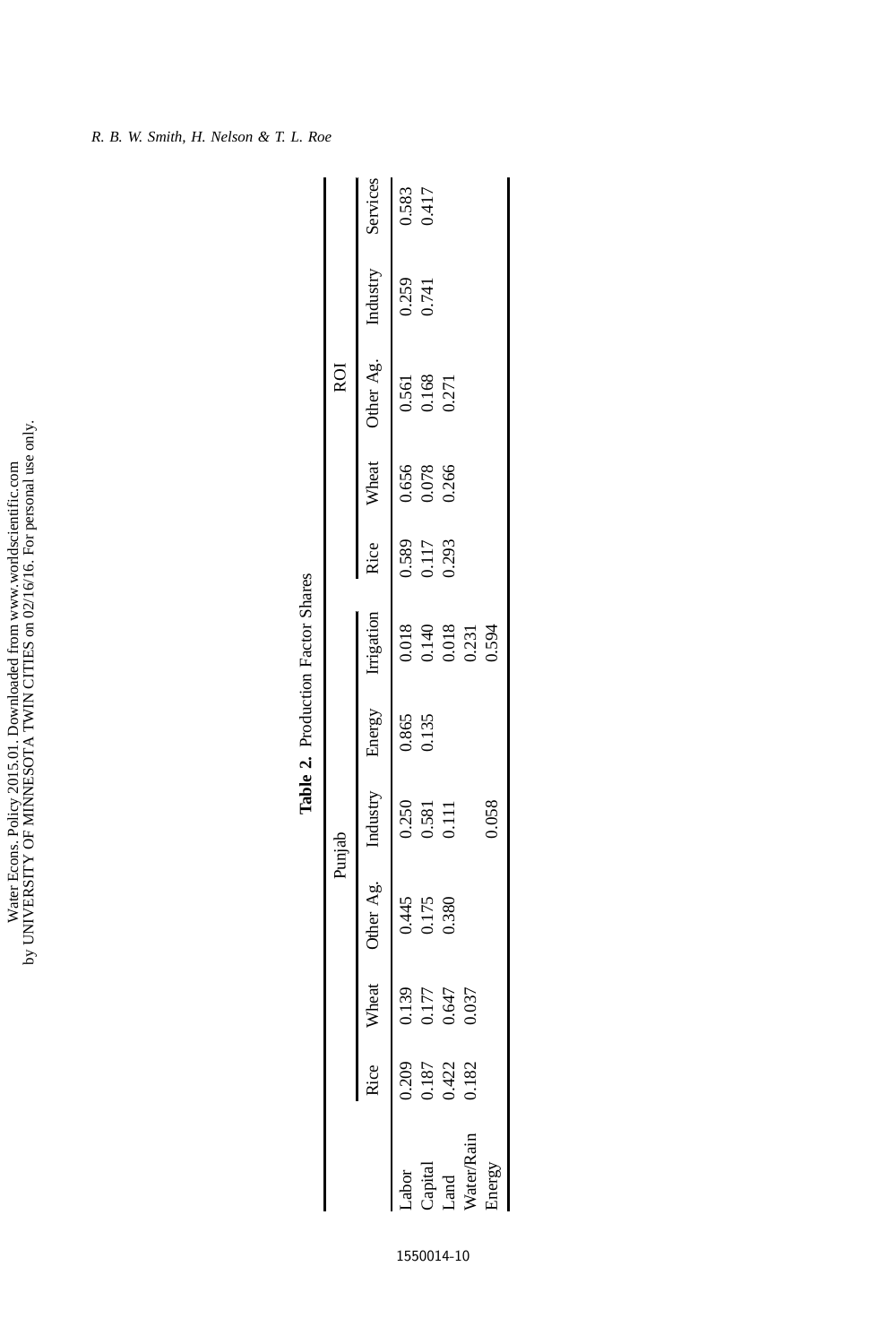Punjab aquifer as a single cell "bathtub" and in the empirical analysis, model the depth of the groundwater table, along with its rate of change, as the averages across the districts in Punjab.

In general, the major source of aquifer inflow is precipitation, with a relatively insignificant amount of recharge coming from return flows from irrigation. The main drawdown from the aquifer is water extraction for agricultural irrigation, with a relatively insignificant drawdown from industrial and residential demands.<sup>4</sup> Groundwater response to precipitation recharge depends on a number of factors including soil properties and precipitation characteristics. The Indian Central Ground Water Board (2009), estimates that 22% of rainfall eventually recharges the Punjabi aquifer system.<sup>5</sup> As suggested above, the amount of energy required to transport water from the aquifer to the field increases as the groundwater table falls.

To capture the link between the increasing energy consumption and falling groundwater tables, we follow the convention suggested by hydrologists. Let v represent hydraulic energy consumption in gigawatt hours (GWh), let  $Y_h$  represent the amount of groundwater pumped (in million  $m^3$ ) and D represent the groundwater table depth (in meters, m). Then FAO (Cunningham 2012) and [Coker](#page-28-0) ([2007\)](#page-28-0) note  $v = \frac{Y_h D}{367\kappa}$ . The denominator is a physical constant multiplied by a pumping<br>efficiency parameter  $\kappa$  (0 <  $\kappa$  < 1). This simple bydraulic energy equation bas efficiency parameter,  $\kappa$  ( $0 \leq \kappa \leq 1$ ). This simple hydraulic energy equation has the advantage of being linear in depth, D.

The above discussion leads to the following empirical specification of the groundwater depth dynamics:

$$
\dot{D}(t) = \frac{Y_h(t) - \beta \cdot \text{Rain}(t)}{\gamma}.
$$

This simplified groundwater model shows the rate of change in the groundwater table,  $\dot{D}$  depends on the difference between withdrawal,  $Y_h$  and recharge,  $\beta \cdot$  Rain. The scalar  $\gamma$  converts the net water volume extraction per period into the corresponding change in the water table level. The parameter  $\beta$  is an infiltration factor.

<sup>4</sup> According to Ground Water Year Book (Central Ground Water Board 2012), total annual groundwater replenished in Punjab in 2009 was 22.56 billion  $m<sup>3</sup>$  in which the recharge from monsoon rainfall was 10.57 billion  $m<sup>3</sup>$ , while recharge from non-monsoon rainfall was 1.34 billion m<sup>3</sup>. The difference between the total replenished amount and recharge from annual rainfall was recharge from other sources. Subtracting natural discharge from total annual replenished groundwater, the net annual groundwater availability was 20.35 billion  $m<sup>3</sup>$ . On the other hand, total annual groundwater draft was 34.66 billion  $m<sup>3</sup>$  among which 33.97 billion  $m<sup>3</sup>$  was used for irrigation purpose and 0.69 billion  $m<sup>3</sup>$  was used for domestic and industrial uses.

 $5$ The data were provided by Dr. Shashidhar Thathikonda, Indian Institute of Technology, Hyderabad, India in June 2012.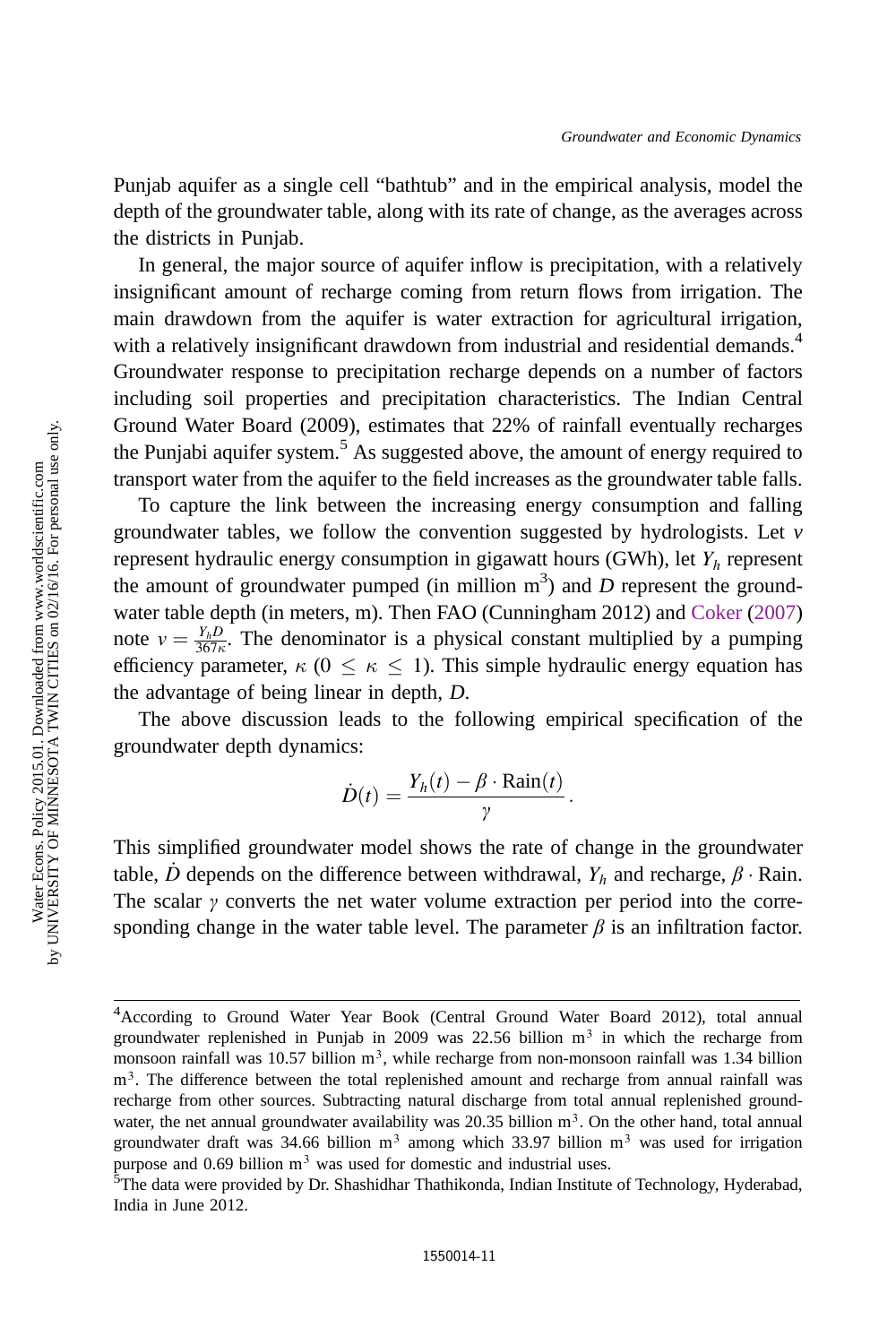<span id="page-11-0"></span>This representation of groundwater dynamics is analogous to the representation of groundwater dynamics in [Roumasset and Wada](#page-29-0) ([2012\)](#page-29-0).<sup>6</sup>

### 5. Empirical Analysis and Simulation Results

Below are the results of two simulations. The baseline simulation examines the economics of unchanged policy, where the unit price of electricity for agriculture is subsidized at 90%.<sup>7</sup> The discussion of results focuses on groundwater extraction and water table dynamics, Punjabi agricultural and manufacturing sector valueadded dynamics, and unit electricity price and the shadow value of groundwater. The second simulation removes the subsidy and compares the subsequent groundwater and value-added dynamics with the baseline model results. Perhaps the most important of the variables we discuss is the shadow value of groundwater, which provides a measure of the economic value of groundwater in agricultural GDP, i.e., the flow value of groundwater. After discussing the groundwater and economic dynamics, we then discuss the relationship between the flow value and stock value of groundwater in Punjabi agricultural production.

### 5.1. The baseline scenario — subsidized electricity for agriculture

Table [3](#page-12-0) shows that the total amount of groundwater pumped in the initial period is about 39,000 million m<sup>3</sup>, but drops to about 25,000 million m<sup>3</sup> by 2037. Although not shown in the table, the long run level of total groundwater extraction drops to about half the initial levels. In Table [1](#page-8-0), the groundwater tables begin at 11.3 mbg and drops to 21.7 mbg by 2027. Of course, this continual fall in the water table, albeit at a diminishing rate over time, occurs because the rate of annual groundwater withdrawals exceeds the rate of recharge each period.

The model predictions are consistent with empirical findings to date. For example, between 2002 and 2008, [Rodell](#page-29-0) et al. ([2009\)](#page-29-0) observe declines in the Punjab

<sup>&</sup>lt;sup>6</sup> According to CEIP (2011), electricity for irrigation use was 10,022 GWh while that for industry use was 11,354 GWh in the period of 2007–2008.

<sup>&</sup>lt;sup>7</sup>Although electricity subsidies pervade India, the model focuses only on electricity subsidies in Punjab. Doing so involves a couple of implicit assumptions we are unable to circumvent. First, although water is a factor of production in ROI agriculture, we implicitly move it into the ROI agriculture's constant term and hence, implicitly assume water (productivity and) availability in the ROI remains constant over time. The same is true for electricity in manufacturing. The upshot of this is that Punjab's agriculture and manufacturing sectors' ability to compete for resources is worse than the case where everyone faces evolving (most likely more challenging) factor market conditions. If placed on an equal footing with others, Punjab agriculture and manufacturing output would likely be a little higher than with the case modeled here.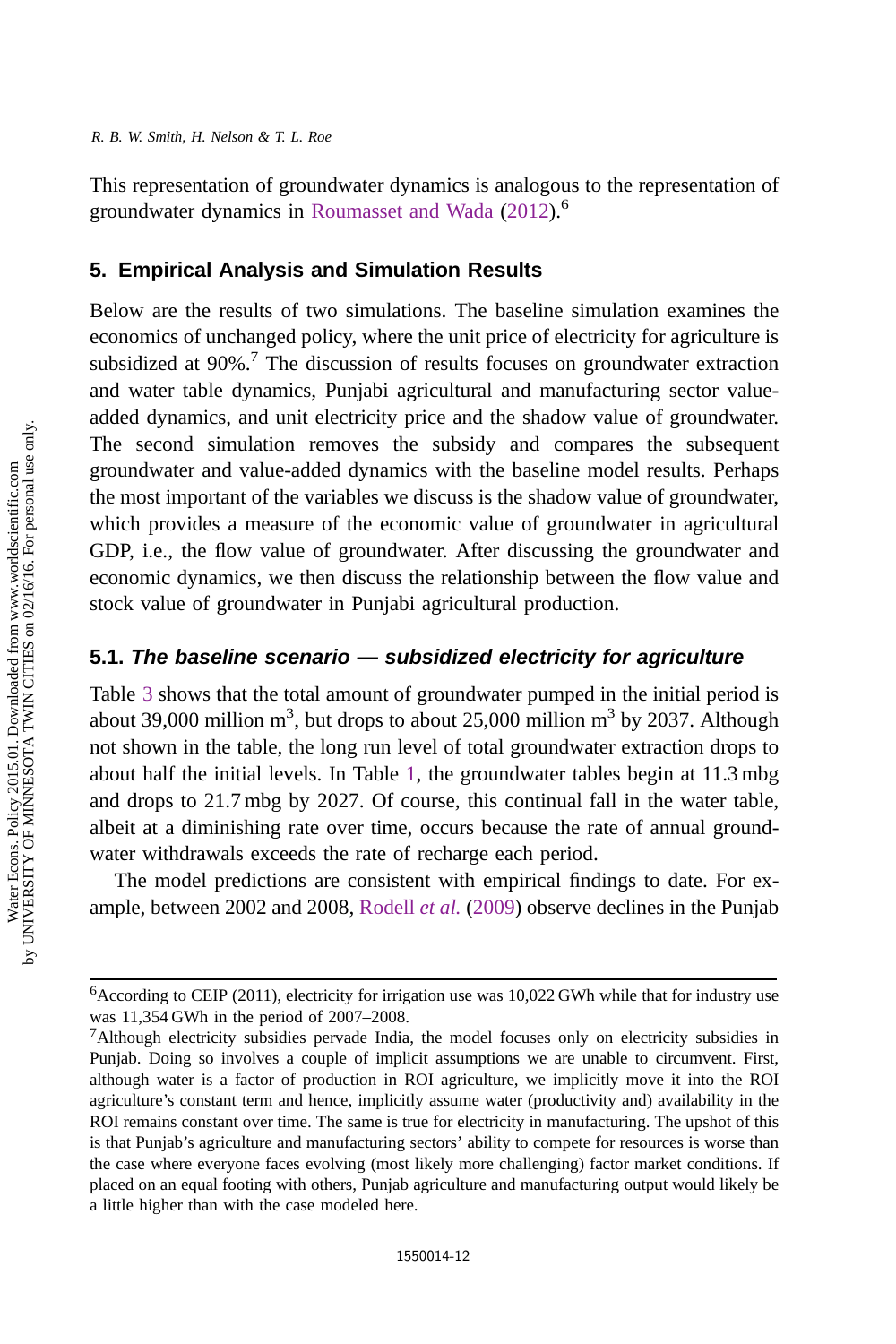<span id="page-12-0"></span>

|                                      |                                                                          |                  |                               | respectively in the property control to the control of the control of the control of the control of the control of the control of the control of the control of the control of the control of the control of the control of th |                                        |                                 |                  |                          |                  |      |                    |
|--------------------------------------|--------------------------------------------------------------------------|------------------|-------------------------------|--------------------------------------------------------------------------------------------------------------------------------------------------------------------------------------------------------------------------------|----------------------------------------|---------------------------------|------------------|--------------------------|------------------|------|--------------------|
|                                      | Froundwater 1                                                            | Cable            | Unit Shadow Prices            |                                                                                                                                                                                                                                |                                        | Groundwater Extraction          |                  | Output Supply (\$ Index) |                  |      | Value-Added Prices |
|                                      |                                                                          | ange             | $(\text{Small m}^3)$<br>Water | (S/GWh)<br>Energy                                                                                                                                                                                                              | $\left(\text{mill m}^3\right)$<br>Rice | (mill m <sup>3</sup> )<br>Wheat | Rice             | Wheat                    | Manuf.           | Rice | Wheat              |
|                                      | 1.30                                                                     | 89               | 0.49                          | 3.35                                                                                                                                                                                                                           | 28588.1                                | 10558.3                         |                  | 3497.8                   | 1980.2           | 5.   | 0.98               |
|                                      | 14.39                                                                    | 57               | 0.72                          | 5.00                                                                                                                                                                                                                           |                                        | 10455.0                         | 2592.9<br>2441.7 | 3463.6                   | 746.2            | 0.87 | 0.97               |
|                                      |                                                                          | 46               | 1.07                          | 7.30                                                                                                                                                                                                                           |                                        | 10332.7                         | 2238.4           | 3423.1                   | 151.3            | 0.80 | 0.96               |
| 2012<br>2017<br>2027<br>2037<br>2037 | $\begin{array}{c} 16.99 \\ 19.02 \\ 20.57 \\ 21.80 \\ 22.80 \end{array}$ |                  | 1.43                          | 9.32                                                                                                                                                                                                                           | 26315.1<br>23257.9<br>20249.6          | 10213.2                         | 2038.3<br>1895.1 | 3383.5                   | 26.5             | 0.74 | 0.95               |
|                                      |                                                                          | $0.35$<br>$0.27$ | 1.68                          | 10.43                                                                                                                                                                                                                          | 18096.6                                | 10118.8                         |                  | 3352.2                   | 8.3              | 0.69 | 0.94               |
|                                      |                                                                          |                  | 1.85                          | 10.99                                                                                                                                                                                                                          | 16592.8                                | 10044.4                         | 1795.1           | 3327.6                   | $4.\overline{3}$ | 0.66 | 0.93               |
|                                      |                                                                          |                  | 1.97                          | 11.28                                                                                                                                                                                                                          | 15497.0                                | 9983.8                          | 1722.2           | 3307.5                   | 3.0              | 0.64 | 0.93               |

**Table 3.** Puniah Groundwater and Economic Variables in the Subsidy Scenario Table 3. Punjab Groundwater and Economic Variables in the Subsidy Scenario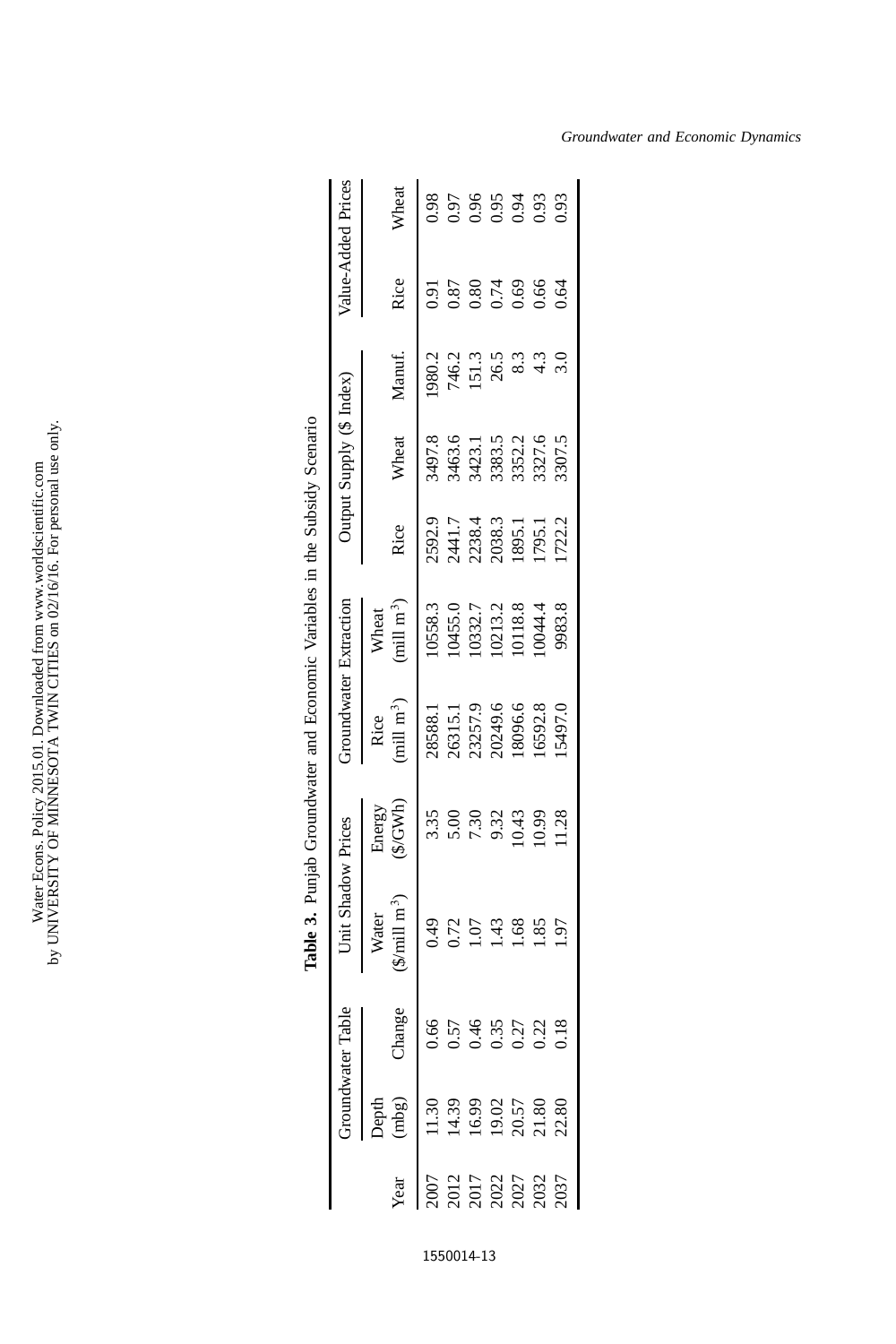groundwater table ranging between 0.4 m and 0.5 m, [Singh](#page-30-0) ([2006\)](#page-30-0) observed that between 2002 and 2006, the groundwater table in central Punjab fell an average of 0.75 m per year. More recently, [Palanisami](#page-29-0) ([2013](#page-29-0)) observed groundwater table declines in excess of 1 m over the past three years.

Table [3](#page-12-0) presents the evolution of two factor prices: (i) The shadow rental rate of water, which in equilibrium is equal to the unit cost of extracting groundwater and (ii) the shadow price of electricity. As the groundwater table falls over time, the cost of extracting that water increases due to the increased amount of energy needed to bring a unit of water to the surface. With energy fixed for the region and an increase in the energy needed to extract a unit of water, energy becomes increasingly scarce over time, putting upward pressure on the shadow energy prices. These price pressures hamper Punjabi agriculture's ability to compete for resources as the economy grows. As energy prices increase, the unit cost of extracting groundwater increases. Given the Leontief structure of agricultural production, the price increase directly affects the net price received by farmers and hence profitability: The output price is adjusted for the unit groundwater cost weighted by its input–output coefficient — the resulting unit value is called the "value-added" price. $8$  Table [3](#page-12-0) presents the value-added prices for rice and wheat, also, which both fall over time.

Roe [et al.](#page-29-0) ([2010\)](#page-29-0) discuss the link between factor intensity, capital deepening and economic structure, and suggest capital deepening tends to favor the more capital intensive sectors. One of the effects of capital deepening is a downward pressure on rates of return to capital and upward pressure on wages, as labor becomes more scarce than capital over time. Punjabi and ROI manufacturing are the most capital intensive sectors in the economy. As such, we would expect these two sectors' GDP share to increase over time. And although not shown here, ROI manufacturing does garner a larger and larger share of GDP over time — producing 23% of GDP in 2007 and about 35% of GDP by 2057. Hampered by the high cost of electricity, however, Punjabi manufacturing does not fare as well, as its value-added price falls by almost 60% between 2007 and 2057. This precipitous drop in net unit price (relative to manufacturing in the ROI), contributes to Punjab manufacturing's declining GDP share.<sup>9</sup> Effectively, the Punjab economy is

<sup>&</sup>lt;sup>8</sup>The value-added price of rice is defined as  $1 - \sigma_{hi} p_h$ ,  $i = 1, 2$ . For a discussion of value-added prices see Chapter 8 of Roe et al. (2010) prices, see Chapter 8 of Roe [et al.](#page-29-0) ([2010\)](#page-29-0).

<sup>&</sup>lt;sup>9</sup>This particular result is almost certainly, an artifact of the model ignoring electricity's role in the ROI, and the fact that Punjab manufacturing share a fixed resource — electricity. This combination contributes to an increase in the diminishing returns to the capital and labor used in the region and its concomitant decline in GDP share.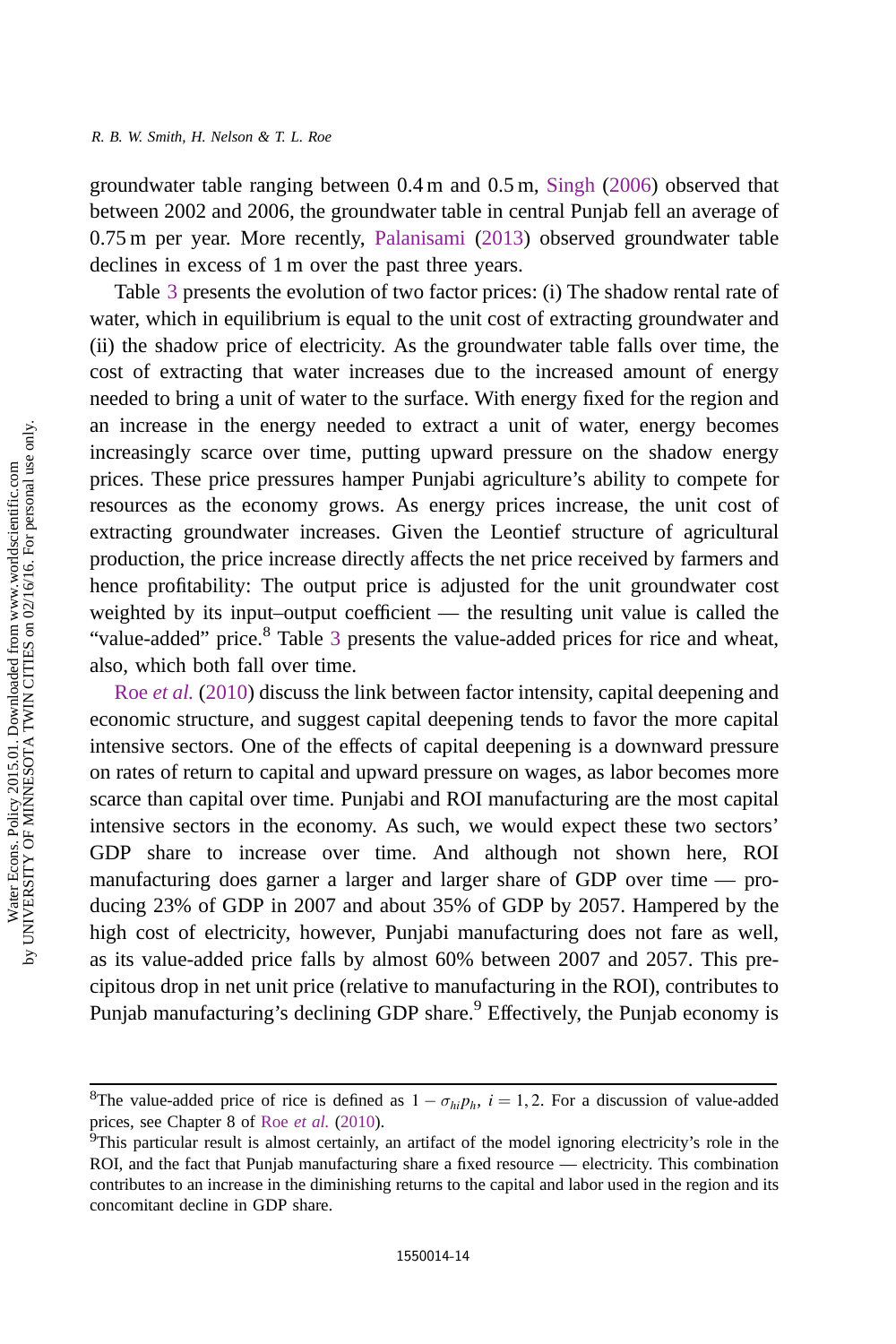<span id="page-14-0"></span>"losing" its comparative advantage with the rest of the Indian economy in competing for economy-wide resources.

### 5.2. The no-subsidy scenario

Table [4](#page-15-0) shows the impact of removing the electricity on the Table [3](#page-12-0) variables. Not surprisingly, with no subsidy the shadow irrigation water prices increase, the amount of groundwater extracted each period falls, and the groundwater table falls more slowly. By 2017 the groundwater table had only fallen to 14.8 mbg and by 2037 to 18.5 mbg. The economics driving the results are analogous to those driving the subsidy scenario, but here with agriculture paying the full cost of electricity they use less energy, and in turn use less water and produce less output than in a subsidy world. The decrease in energy demand from agriculture triggers a decrease in energy price, which benefits manufacturing in a significant fashion — doubling output in the initial period relative to the case with energy subsidies.

Table [5](#page-15-0) summarizes the change in variables useful in describing the economywide impact of removing the subsidy. In particular, we observe the following: (i) the level of household saving and the rate of return to capital increases slightly without the subsidy, suggesting the subsidy had a negative impact on the aggregate returns to capital; (ii) service good production and the price index of services both fall a small amount relative to the subsidy, reflecting the fact that an increase in savings leaves — in the short to intermediate run — less income for consumption, and with homothetic preferences less total consumption means less income to spend on all final good categories; (iii) manufacturing in the ROI falls, reflecting Punjab manufacturing's enhanced ability to compete for capital and labor with the ROI; (iv) agricultural production in the ROI increases, reflecting resources released by a non-subsidized Punjab agriculture to the ROI. These adjustments are small in percentage terms, but highlight the link between Punjabi agricultural distortions and the rest of the economy. Finally, Punjabi GDP increases, while ROI GDP and aggregate GDP for India falls slightly when the subsidy is removed. The GDP results, however, are difficult to interpret, as the price of services without the subsidy is lower than with the subsidy — preventing us from using relative GDP levels at a point in time as relative measures of welfare at that time.

# 6. The Flow and Stock Shadow Values of Water in Punjab Agriculture

Although not stressed in the earlier discussion, the variable  $p_h$  is the price farmers pay for a unit of water. Given there is no market for water, in equilibrium,  $p_h$  is the shadow value of an additional unit of water: the amount a farmer would be willing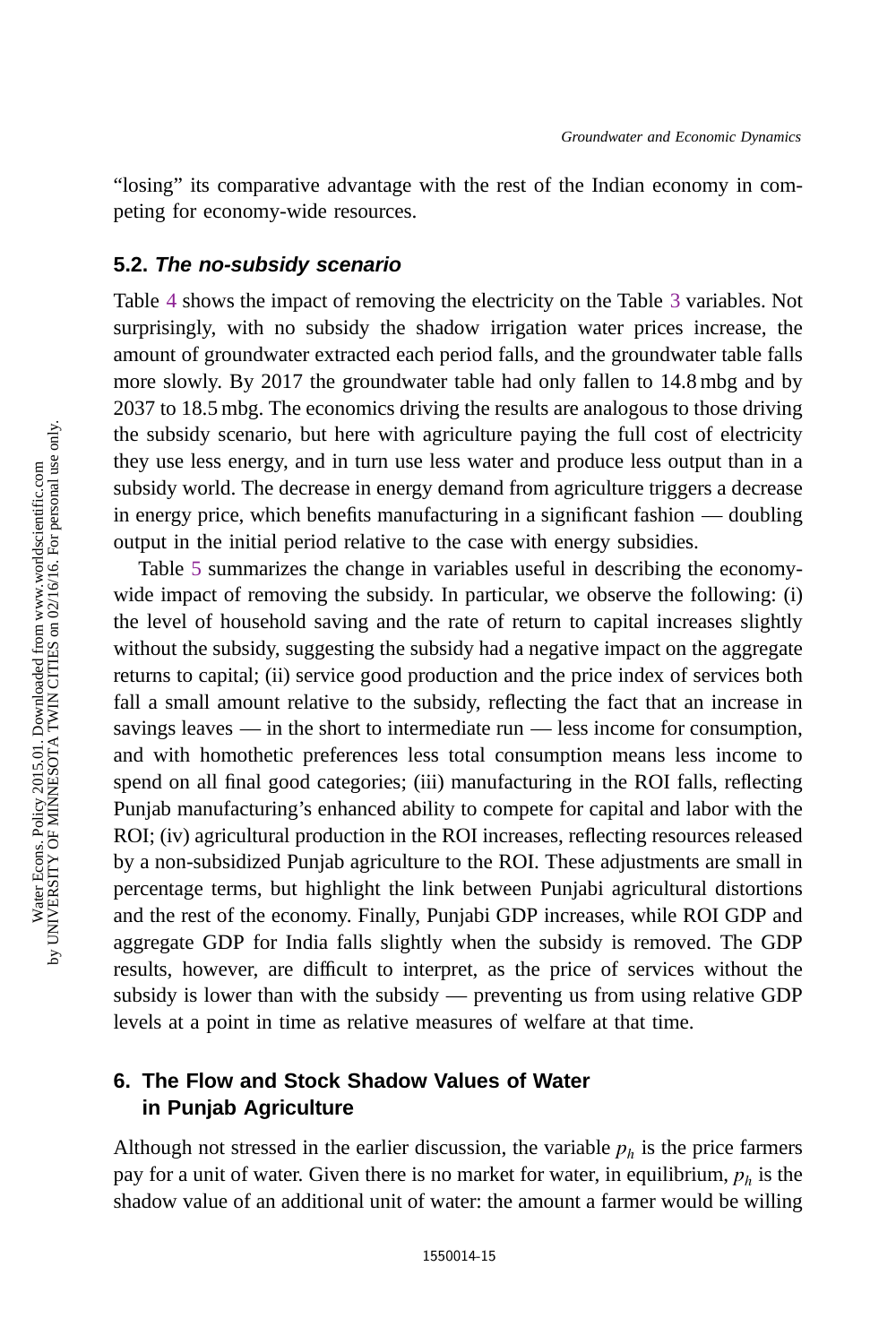<span id="page-15-0"></span>

| Table                                                                                                                                                                                                                                                                                            |  | 4. Percent Difference in Groundwater and Economic Variables (No-Subsidy Relative to Subsidy Scenarios) |                   |                      |                                    |          |                          |          |                    |                               |
|--------------------------------------------------------------------------------------------------------------------------------------------------------------------------------------------------------------------------------------------------------------------------------------------------|--|--------------------------------------------------------------------------------------------------------|-------------------|----------------------|------------------------------------|----------|--------------------------|----------|--------------------|-------------------------------|
| Unit Shadow Prices<br>Table<br><b>Froundwater</b>                                                                                                                                                                                                                                                |  |                                                                                                        |                   |                      | Groundwater Extraction             |          | Output Supply (\$ Index) |          | Value-Added Prices |                               |
| $(\text{Small } m^3)$<br>Water<br>hange<br>Depth<br>(mbg)                                                                                                                                                                                                                                        |  |                                                                                                        | (S/GWh)<br>Energy | $(mil)$ $m3$<br>Rice | $\text{mill } \text{m}^3$<br>Wheat | Rice     | Wheat                    | Manuf.   | Rice               | Wheat                         |
| $-0.24$<br>15.54<br>$\begin{array}{ l l l l l }\hline 0.02 & 0.05 & 0.01 & 0.01 & 0.01 & 0.01 & 0.01 & 0.01 & 0.01 & 0.01 & 0.01 & 0.01 & 0.01 & 0.01 & 0.01 & 0.01 & 0.01 & 0.01 & 0.01 & 0.01 & 0.01 & 0.01 & 0.01 & 0.01 & 0.01 & 0.01 & 0.01 & 0.01 & 0.01 & 0.01 & 0.01 & 0.01 & 0.01 & 0.$ |  |                                                                                                        | $-0.02$           | $-20.43$             | $-1.45$                            | 14.98    | $-1.45$                  | 172.9    | 15.88              | 2.96                          |
| $-0.25$<br>16.02                                                                                                                                                                                                                                                                                 |  |                                                                                                        | $-0.01$           | $-23.69$             | $-1.58$                            | $-16.98$ | $-1.58$                  | 569.5    | $-17.98$           | 3.22                          |
| $-0.24$<br>10.86                                                                                                                                                                                                                                                                                 |  |                                                                                                        | $-0.01$           | $-22.29$             | $-1.35$                            | $-15.40$ | $-1.35$                  | 3051.6   | $-16.32$           |                               |
| $-0.22$<br>4.81                                                                                                                                                                                                                                                                                  |  |                                                                                                        | 0.00              | $-18.16$             | $-0.98$                            | $-12.00$ | $-0.98$                  | 17,357.9 | $-12.72$           | $-2.74$<br>$-1.99$<br>$-1.47$ |
| $-0.21$<br>1.38                                                                                                                                                                                                                                                                                  |  |                                                                                                        | 0.00              | $-14.69$             | $-0.72$                            | $-9.33$  | $-0.72$                  | 54,439.3 | $-9.91$            |                               |
| $-0.20$<br>$-0.49$                                                                                                                                                                                                                                                                               |  |                                                                                                        | 0.00              | $-12.21$             | $-0.56$                            | $-7.51$  | $-0.56$                  | 04,788.1 | $-7.98$            | 1.14                          |
| $-0.20$<br>$-1.58$                                                                                                                                                                                                                                                                               |  |                                                                                                        | 0.00              | $-10.39$             | $-0.45$                            | $-6.22$  | $-0.45$                  | 50,460.5 | $-6.61$            | 0.92                          |
|                                                                                                                                                                                                                                                                                                  |  |                                                                                                        |                   |                      |                                    |          |                          |          |                    |                               |

| ļ                                  |
|------------------------------------|
| l                                  |
|                                    |
| ļ<br>I                             |
| <br> <br> <br>$\ddot{\phantom{a}}$ |
| ļ                                  |
| I                                  |
| l                                  |

Table 5. Percent Difference in the Level of Macroeconomic Variables (No-Subsidy Relative to Subsidy Scenarios) Table 5. Percent Difference in the Level of Macroeconomic Variables (No-Subsidy Relative to Subsidy Scenarios)

|                              |                                                          | GDP                                                                         |                                                                                                                         | Investmen                                                       |                                                     | Services                                                                                                                                  |                                                                                  | ROI                                                                                        |                                                                                   |
|------------------------------|----------------------------------------------------------|-----------------------------------------------------------------------------|-------------------------------------------------------------------------------------------------------------------------|-----------------------------------------------------------------|-----------------------------------------------------|-------------------------------------------------------------------------------------------------------------------------------------------|----------------------------------------------------------------------------------|--------------------------------------------------------------------------------------------|-----------------------------------------------------------------------------------|
| Ē                            |                                                          | hmiab                                                                       |                                                                                                                         | <b>Capital</b>                                                  | terres                                              | Jutpu'                                                                                                                                    | Aanuf                                                                            |                                                                                            | Vhea <sup>+</sup>                                                                 |
| $\overline{50}$              |                                                          | 15.536                                                                      |                                                                                                                         | 000.                                                            |                                                     |                                                                                                                                           |                                                                                  | 0.076                                                                                      | 096                                                                               |
| 2012                         | $0.022$<br>$0.049$                                       | 6.022                                                                       | $\begin{array}{r} -0.244 \\ -0.253 \\ -0.240 \\ -0.240 \\ -0.210 \\ -0.210 \\ -0.203 \\ -0.203 \\ -0.03 \\ \end{array}$ | 0.045                                                           | 0.01C                                               | 22<br>0.123 24 25 26<br>0.123 26 27 27 28<br>0.124 27 28 20 21 22 22 23 24 25 26 27 27 27 27 27 27 27 27 27 27 27 27 28 28 29 20 20 20 20 | $-0.746$<br>$-0.690$<br>$-0.587$<br>$-0.587$<br>$-0.434$<br>$-0.399$<br>$-0.377$ | 0.52                                                                                       | $\begin{array}{l} 0.065 \\ 0.036 \\ 0.021 \\ 0.018 \\ 0.018 \\ 0.025 \end{array}$ |
| 2017                         |                                                          |                                                                             |                                                                                                                         | 0.078                                                           |                                                     |                                                                                                                                           |                                                                                  |                                                                                            |                                                                                   |
|                              |                                                          |                                                                             |                                                                                                                         |                                                                 |                                                     |                                                                                                                                           |                                                                                  |                                                                                            |                                                                                   |
|                              |                                                          |                                                                             |                                                                                                                         |                                                                 |                                                     |                                                                                                                                           |                                                                                  |                                                                                            |                                                                                   |
| 2027<br>2027<br>2037<br>2037 | $-0.107$<br>$-0.163$<br>$-0.192$<br>$-0.206$<br>$-0.212$ | $\begin{array}{c} 10.861 \\ 4.812 \\ 1.375 \\ -0.490 \\ -1.583 \end{array}$ |                                                                                                                         | $\begin{array}{c} 0.090 \\ 0.089 \\ 0.081 \\ 0.073 \end{array}$ | $0.005$<br>$0.003$<br>$0.003$<br>$0.003$<br>$0.004$ |                                                                                                                                           |                                                                                  | $\begin{array}{c} 0.029 \\ 0.017 \\ 0.014 \\ 0.017 \\ 0.017 \\ 0.021 \\ 0.021 \end{array}$ |                                                                                   |
|                              |                                                          |                                                                             |                                                                                                                         |                                                                 |                                                     |                                                                                                                                           |                                                                                  |                                                                                            |                                                                                   |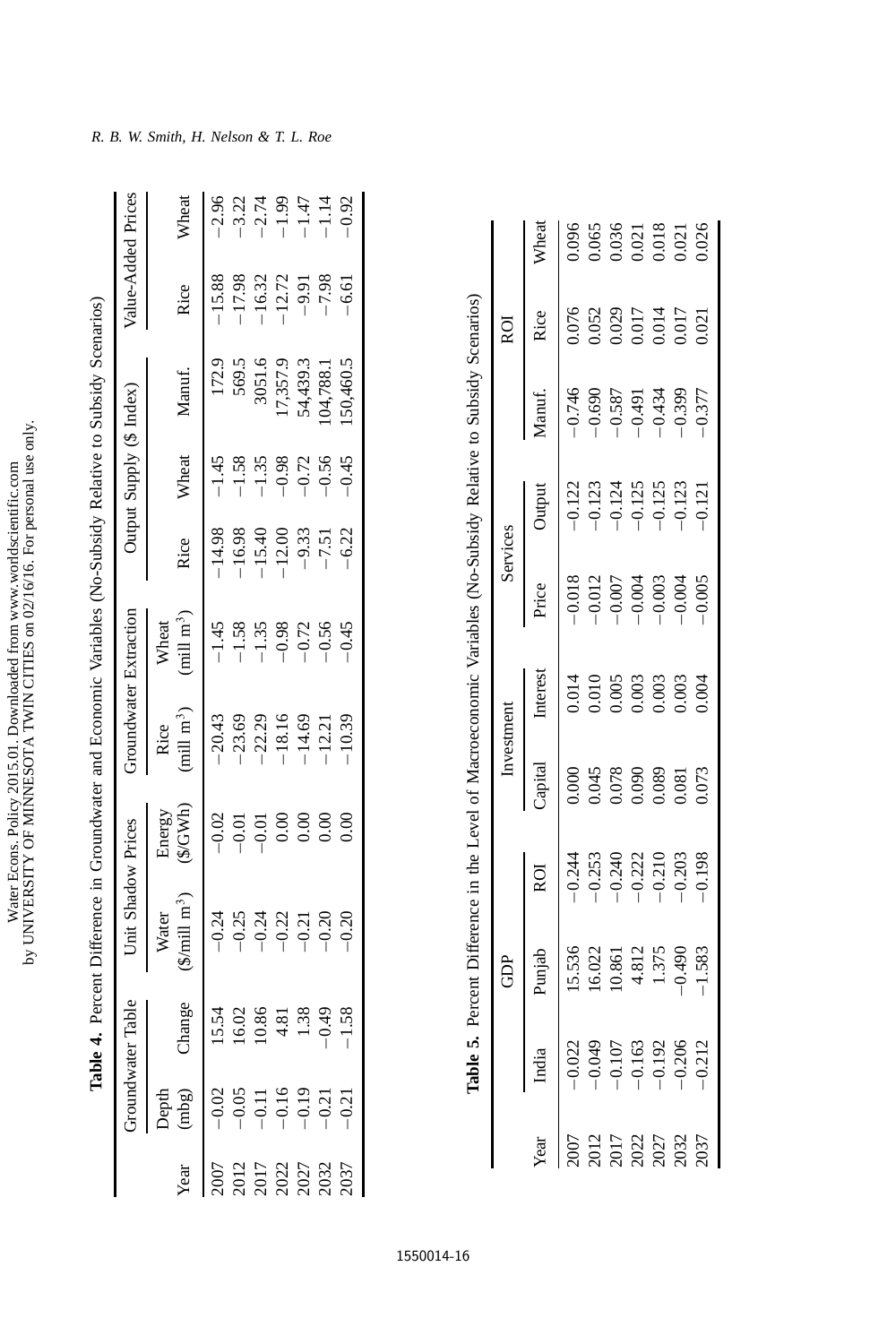to pay for an additional unit of water. Also, given that  $p_h$  embeds the cost of capital, electricity and aquifer rent, it represents the unit gross value of water in agricultural production.

Let  $P<sup>h</sup>(t)$  represent the shadow "stock price" of water — the amount a farmer would pay to own the water and let  $P^{z}(t)$  represent the purchase price (not rental<br>rate) of land. Given the patural asset stocks Z and  $\bar{H}$ , the total value of physical and rate) of land. Given the natural asset stocks Z and  $\bar{H}$ , the total value of physical and natural asset holdings, denoted  $A(t)$  is expressed as

$$
A(t) = K(t) + Pz(t)Z + Ph(t)\overline{H}(t).
$$

Earlier, we noted  $\bar{H}(t)$  represents the period t stock of water. In the empirical application,  $\bar{H}$  is the "economically accessible" stock of water, which is defined as  $S(t) = H_0 - \int_0^t Y_h(t)dt$ , where  $H_0 = \int_0^T Y_h(t)dt$ , with T being some period suffi-<br>ciontly in the future: In the empirical model used bere  $T = 300$ ciently in the future: In the empirical model used here,  $T = 300$ .

Assume the natural and physical asset markets are not segmented, and that arbitraging occurs for both types of assets. In such a case, Roe [et al.](#page-29-0) ([2010\)](#page-29-0) derive the following no-arbitrage condition between  $r^k$  and land rents:

$$
r^k = \frac{\Pi^a}{P^z} + \frac{\dot{P}^z}{P^z},
$$

where  $\Pi^a(\cdot, t)$  is time-t agricultural land rent. Smith (2013) derives the following<br>no arbitrage condition between  $x^k$  and the water rent, bere interpreted as the gross no-arbitrage condition between  $r<sup>k</sup>$  and the water rent, here interpreted as the gross value of water in agricultural production:

$$
r^k = \frac{p_h}{P^h} + \frac{\dot{P}^h}{P^h} + \frac{\dot{\bar{H}}}{\bar{H}}.
$$

In this case, if arbitrage conditions hold across natural and physical assets, the time t unit stock price of land is given by

$$
P^{z}(t)=\int_{t}^{\infty}e^{-\int_{t}^{\theta}[r^{k}(v)-\delta]dv}\Pi^{a}(\cdot,t)dt.
$$

Here,  $\Pi^a(\cdot, t) = \sum_{j=1}^2 \sum_{i=1}^3 \Pi^{aij}(\cdot)$  is the total land rent for India (Punjab and<br>POL rice wheat and other agricultural land rent). The time t unit stock price of ROI, rice, wheat and other agricultural land rent). The time-t unit stock price of water is given by

$$
P^h(t)=\int_t^\infty e^{-\int_t^{\theta}[r^k(v)-\delta-\frac{\hat{H}}{H}]dv}p_h(t)dt.
$$

Here, the expression  $\frac{\dot{H}}{H}$ , captures the impact of a declining aquifer on its stock price. If negative, then the effective discount rate

$$
e^{-\int_t^{\vartheta} [r^k(v) - \delta - \frac{\hat{H}}{H}] dv} \tag{*}
$$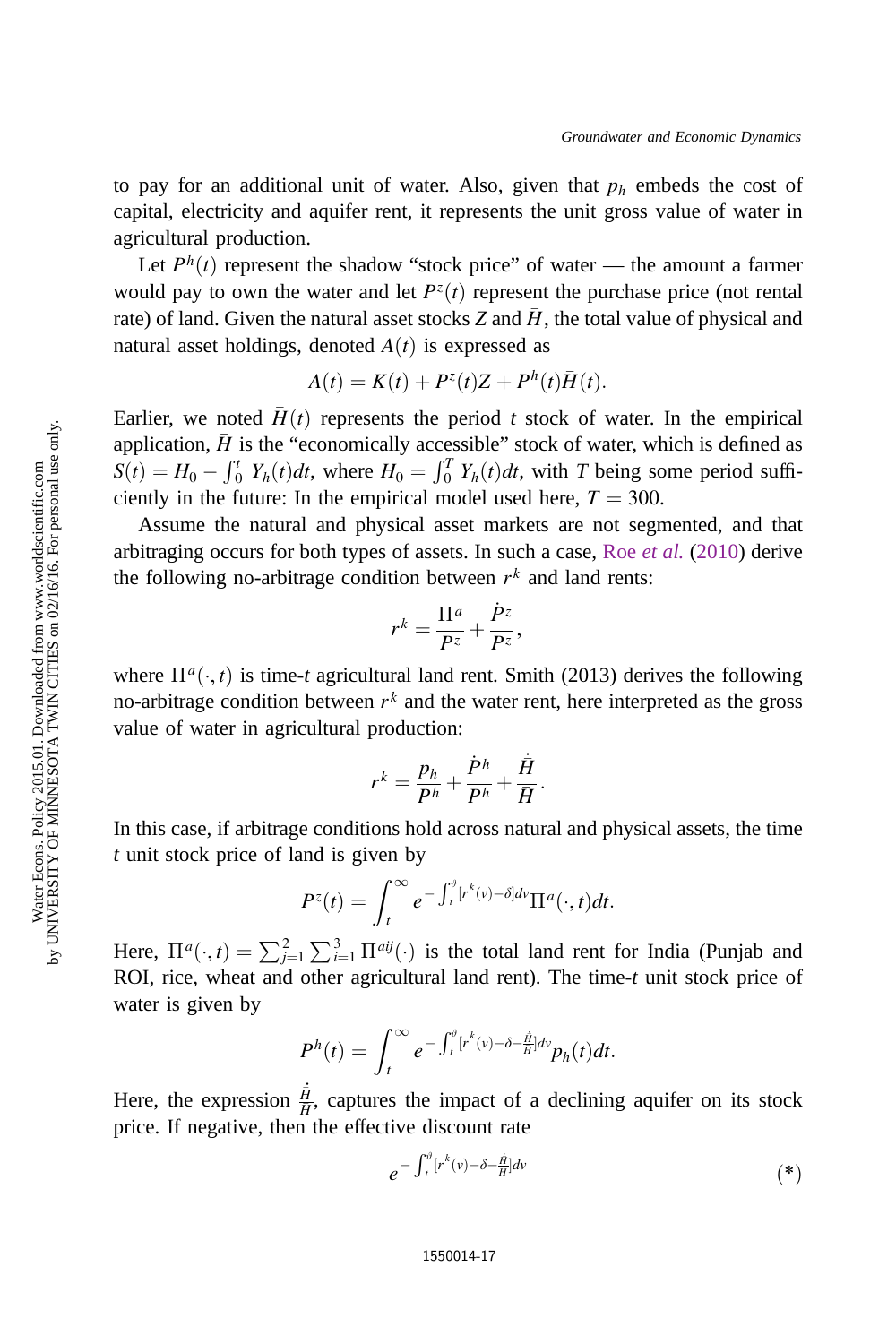|      |      | (US\$ per million $m^3$ )                  |                       |           | (million US\$) | Stock of                  | Stock             |
|------|------|--------------------------------------------|-----------------------|-----------|----------------|---------------------------|-------------------|
| Year |      | N <sub>0</sub><br>"Correct" "Depreciation" | Traditional "Correct" |           | Traditional    | Water<br>(million $m^3$ ) | Value<br>of Water |
| 2007 | 23.0 | 26.1                                       | 5.0                   | 984,476.6 | 678,755.1      | 3,678,979                 | 84,553,186        |
| 2017 | 32.0 | 35.0                                       | 10.9                  | 898,900.1 | 593,479.1      | 3,448,035                 | 110,390,982       |
| 2027 | 38.8 | 41.7                                       | 18.0                  | 835.666.5 | 527,967.3      | 3,321,135                 | 128,798,482       |
| 2037 | 43.0 | 46.1                                       | 21.8                  | 788.964.2 | 479.499.9      | 3,220,695                 | 138,547,966       |
| 2047 | 45.6 | 48.9                                       | 24.0                  | 753,956.6 | 443,168.3      | 3,126,346                 | 142,491,368       |
| 2057 | 47.4 | 51.1                                       | 25.4                  | 727,383.8 | 415,596.5      | 3,033,757                 | 143,732,862       |
| 2067 | 48.6 | 52.7                                       | 26.3                  | 706,989.6 | 394.452.1      | 2,941,161                 | 142,890,262       |
| 2077 | 49.4 | 53.8                                       | 27.0                  | 691.183.5 | 378,085.8      | 2,847,743                 | 140,725,464       |
| 2087 | 50.0 | 54.7                                       | 27.5                  | 678,825.6 | 365,314.9      | 2,753,117                 | 137,658,951       |
| 2097 | 50.4 | 55.4                                       | 27.9                  | 669,086.0 | 355,279.7      | 2,657,142                 | 133,830,894       |
| 2107 | 50.6 | 55.9                                       | 28.1                  | 661,349.1 | 347,348.1      | 2,559,790                 | 129,442,077       |

Table 6. Stock Value of Land and Shadow Value of Water

increases, reflecting the loss in value associated with aquifer depreciation. This effect, of course, places a downward pressure on the value of the aquifer.

Table 6 presents the unit (shadow) stock water prices, the corresponding wealth value of water and the stock value of land. Three unit (shadow) stock prices are presented for water. The "correct" unit price is calculated using the discount factor in Eq. (\*), the "no depreciation" unit price is calculated with the  $\frac{\dot{H}}{H}$  term dropped from the discount factor in  $(*)$ , and the "traditional" unit price is calculated using the standard rental rate divided by the interest rate (earnings/price ratio).

Table 6 reveals two significant empirical results. First, when ignoring the price effect of declining groundwater stocks, the "no depreciation" model overestimates groundwater stock values by 8% to 20%. The traditional pricing model underestimates the stock values by 44% to 80%. Similar results are obtained for land rental values. Second, although unit water rental and stock prices increase over time, the rate of change in these values is smaller than the rate at which the groundwater stock declines. The result is, eventually, the Punjab's "wealth" attributed to its water stocks fall. The stock of capital falls, also, as the falling level of water used each period decreases the productivity of capital and labor in agriculture, thus, hampering Punjabi agriculture's ability to compete for capital and labor. Hence, Punjab wealth, as measured by the stock value of physical and natural capital eventually falls over time. The result of relying on the increasingly scarce water resource.

The other point to make is, deriving the "correct" unit stock value of water **requires** exploiting a no-arbitrage condition derived from macroeconomic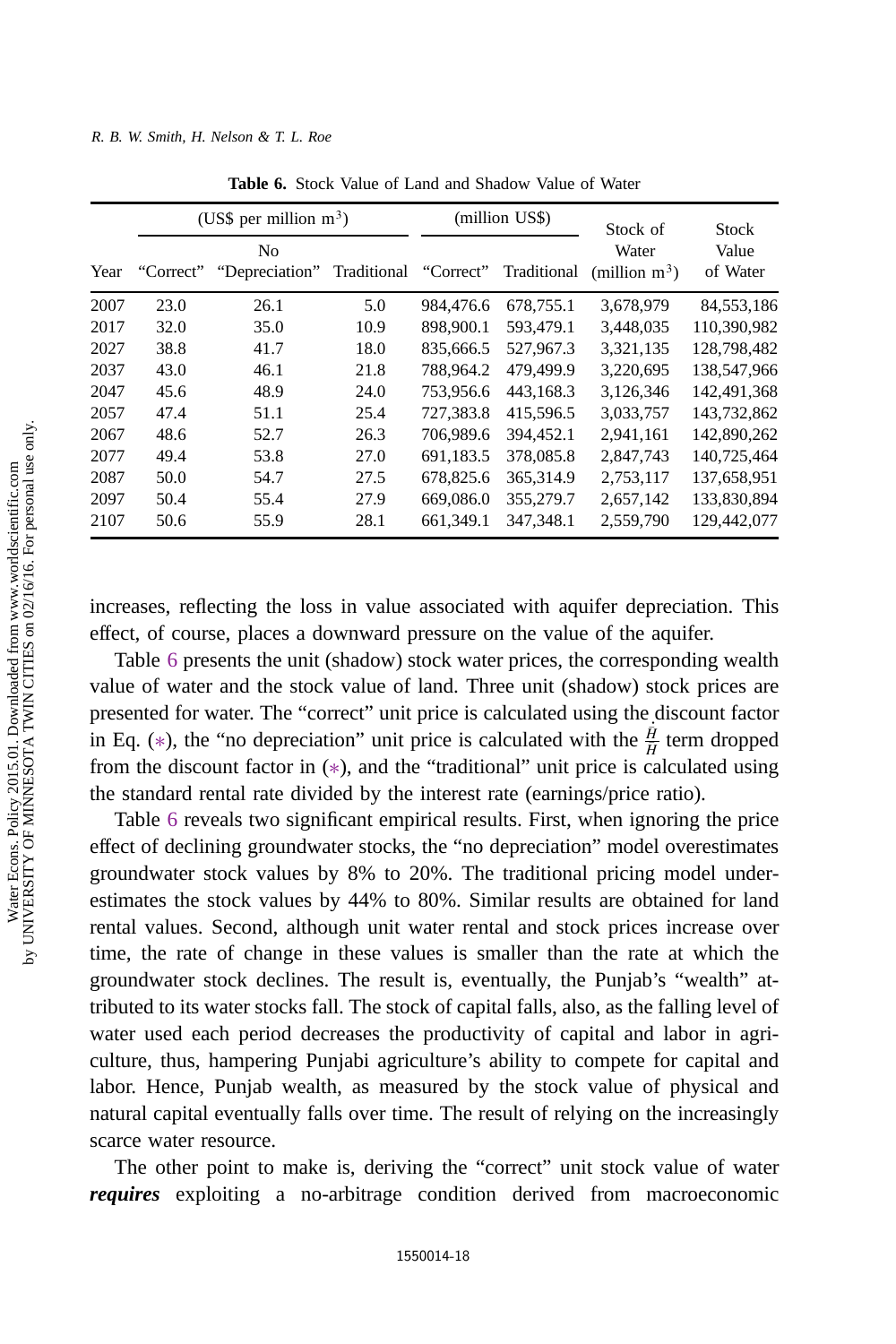|      |           | (US\$ per million $m^3$ ) |             |           | (million US\$) | Stock of Water<br>(million $m^3$ ) | <b>Stock</b>      |
|------|-----------|---------------------------|-------------|-----------|----------------|------------------------------------|-------------------|
| Year | "Correct" | No<br>"Depreciation"      | Traditional | "Correct" | Traditional    | Stock<br>of Water                  | Value<br>of Water |
| 2007 | 38.599    | 35.273                    | 167.539     | $-0.533$  | $-0.641$       | $-4.986$                           | 31.688            |
| 2017 | 19.679    | 19.019                    | 75.032      | $-0.367$  | $-0.676$       | $-3.729$                           | 15.217            |
| 2027 | 11.064    | 11.377                    | 25.689      | $-0.228$  | $-0.389$       | $-3.825$                           | 6.815             |
| 2037 | 6.942     | 7.588                     | 13.594      | $-0.158$  | $-0.251$       | $-4.127$                           | 2.529             |
| 2047 | 4.744     | 5.453                     | 8.845       | $-0.117$  | $-0.179$       | $-4.408$                           | 0.127             |
| 2057 | 3.283     | 3.979                     | 6.329       | $-0.090$  | $-0.133$       | $-4.689$                           | $-1.559$          |
| 2067 | 2.310     | 3.026                     | 4.755       | $-0.069$  | $-0.102$       | $-4.982$                           | $-2.787$          |
| 2077 | 1.586     | 2.371                     | 3.669       | $-0.054$  | $-0.078$       | $-5.292$                           | $-3.790$          |
| 2087 | 1.000     | 1.858                     | 2.875       | $-0.042$  | $-0.060$       | $-5.622$                           | $-4.679$          |
| 2097 | 0.539     | 1.470                     | 2.272       | $-0.032$  | $-0.046$       | $-5.973$                           | $-5.466$          |
| 2107 | 0.164     | 1.170                     | 1.804       | $-0.025$  | $-0.035$       | $-6.344$                           | $-6.191$          |

**Table 7.** Percent Difference in Stock Values of Water and Land:  $\left(\frac{no \text{ subsidy}}{\text{subsidy}} - 1\right) \times 100$ 

conditions and variables. It follows that, attempting to calculate the stock value of a natural asset in a (static or dynamic) partial equilibrium setting can lead to potentially biased — or seriously biased unit stock price estimates.

Table 7 shows the percent difference in the unit stock prices of land and stock shadow price of water when removing the electricity subsidy. As with the flow rental values, the unit stock shadow price of water is higher when the subsidy is removed — reflecting the fact that without the subsidy, water is more expensive to extract, the farmer uses less of it, and hence, is more dear to the farmer. Although not shown here, eventually the "correct" no-subsidy stock price of water becomes slightly lower than the corresponding price with the electricity subsidy. The economics of the no-subsidy scenario are quite similar to those in the base line model, and we leave it to the reader to ferret out the similarities.

### 7. Conclusion

This study develops an empirical methodology for uncovering the flow and stock value of an ecosystem service in an economy-wide setting. The methodology is also designed to evaluate the impact of economic activity and policy (here, electricity subsidies used in groundwater extraction) on natural resource dynamics. The underlying theory takes as its point of departure Roe  $et$  al. ([2010\)](#page-29-0) and Smith (2013), and integrates groundwater dynamics with policy decision making and economic dynamics. The empirical results suggest Punjab agricultural policy and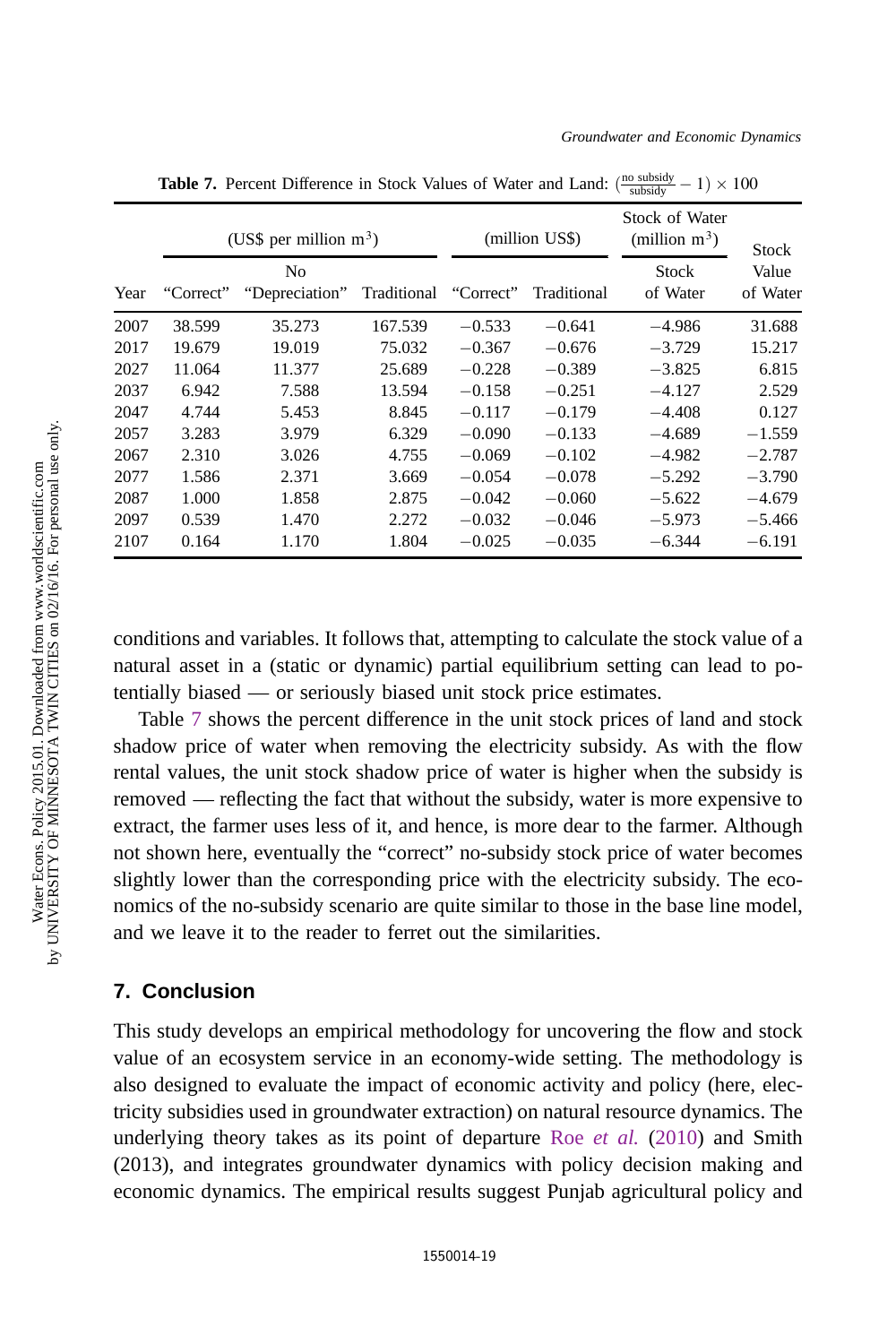corresponding groundwater dynamics have (slight) economy-wide implications, and significant implications for Punjab. We construct, and fit to data, a dynamic general equilibrium model in which Punjab aquifer hydrology dynamics and capital accumulation across India are endogenous. The analytical framework that follows from the theory and empirics is used to evaluate the effects, over time, of groundwater resource management in Punjab and the potential spillovers on the broader Indian Economy. The model predicts Punjabi aquifer depletion (with or without electricity subsidies) will be accompanied by increased extraction costs — or equivalently, lower levels of groundwater pumped — which eventually lessens Punjabi agriculture's ability to compete for capital and labor. These forces lead to adjustments in both the Punjab and national economy — basically, the Punjab region garners a smaller share of total resources as its groundwater tables fall.

As Punjab food grain production falls, regional food marketing, food processing and ancillary economic activities will likely face problems holding on to labor, with the region as a whole facing the possible out-migration of workers. In recent years, India has been an exporter of wheat and rice, the foreign exchange earnings of which have been used to pay for the imports of machinery and other industrial goods. These goods help the economy to increase the productivity of labor and foster growth in per capita income. The decline in wheat and rice production as the aquifers in the Punjab region are depleted will cause the country to risk the loss of this source of foreign exchange earnings although the projected decline in irrigated crop production in Punjab alone appears not to be significant enough to jeopardize the national economy.

The analysis here merges two disparate literatures: (i) studies using dynamic partial equilibrium models to understand groundwater dynamics and the impact different policy instruments can have on transition dynamics and steady-state levels of groundwater tables and (ii) static, computable, general equilibrium models that examine the equilibrium outcome of water policy on the agricultural sector and whether such policy can have an appreciable impact on aggregate or regional income. The first set of studies suffer from problems like factor prices being constant over time, while the second set of studies suffer from the fact that a static model is invoked to analyze a dynamic question. These models are also not designed to measure the stock value of a natural resource, as neither approach accommodates the requisite no-arbitrage condition. The model presented here links groundwater dynamics (ecosystem services of water) with economic dynamics (capital accumulation), and avoids the pitfalls inherent in the prior studies. More importantly, the no-arbitrage condition is a natural element of the theory and easily accommodated in the empirical methodology.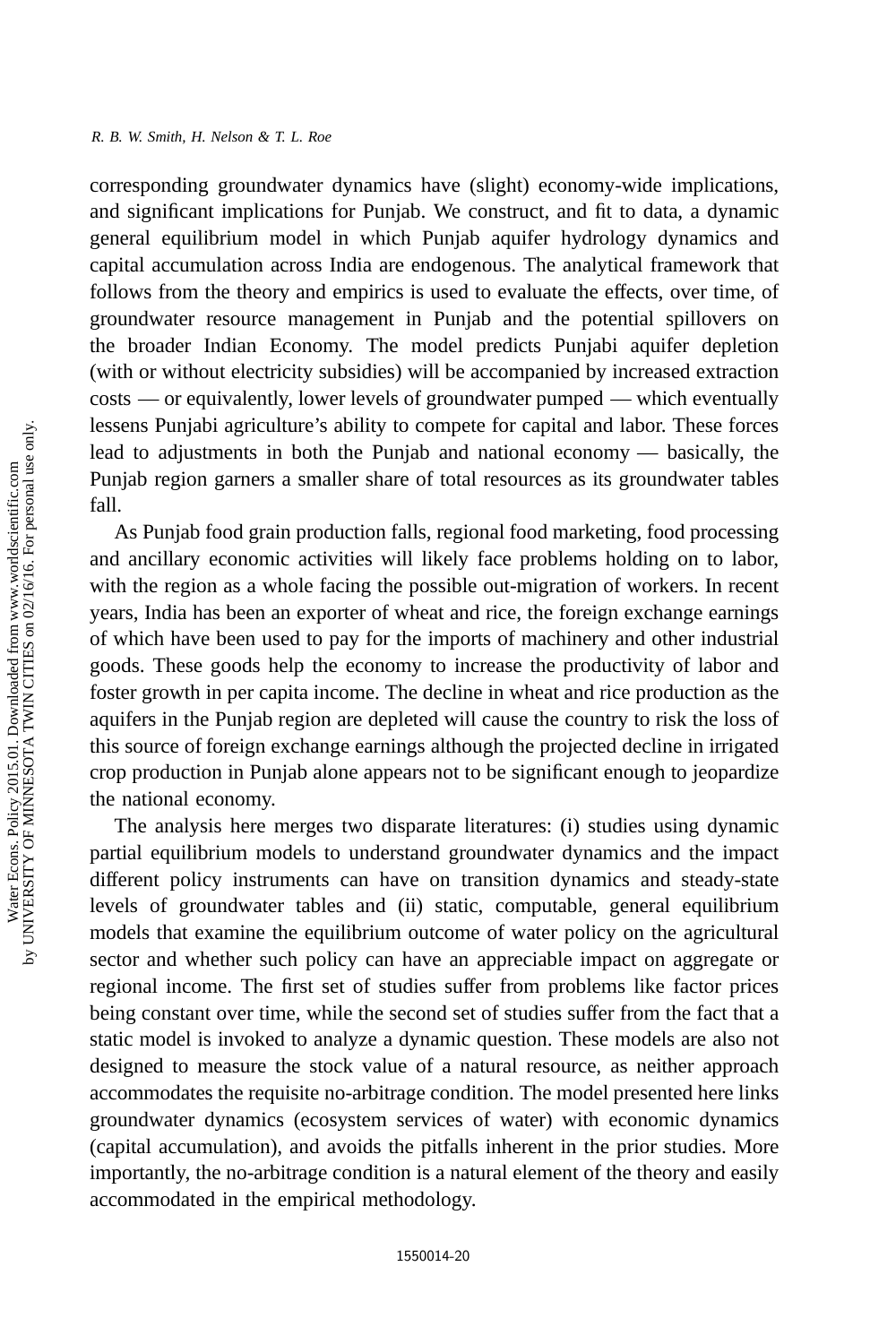Our analysis suggests that understanding the fundamental economic issues of groundwater use requires developing a deep understanding of the direct and indirect economic impacts of resource (e.g., water and electricity) linking the irrigated to other sectors of the economy since they compete for economy-wide resources (e.g., labor and capital) and benefit from intermediate resource linkages. Given the current policy of subsidizing electricity to farmers, the analysis focuses on economic and natural resource (ecosystem service) consequences assuming the policy continues and then, examines the potential gains and distribution of those gains if the policy were terminated.

The results suggest once and for all elimination of the subsidy would have undesirable impacts on Punjabi agriculture in that higher electricity costs would likely make energy costs too high for many farmers, driving them out of grain production. The model presented here, provides a point of departure for examining a host of policy and economic/natural resource management issues. For instance, with groundwater, what impact would a more efficient pumping technology have on Punjabi transition dynamics? Is there an optimal way to gradually decrease the level of electricity subsidies? What are the aggregate economic benefits of policies that subsidize adoption of water saving technologies or less water consuming crops? Recognizing environmental concerns for present and future generations, the current study provides a sound basis to evaluate the human activities within sustainability constraints of environmental and economic systems and to formulate more efficient water management options.

### Acknowledgement

The authors thank the University of Minnesota's Institute on the Environment for generous support. Rodney Smith thanks the generous support of an Abe Fellowship from the Japan Foundation Center for Global Partnerships and the Social Science Research Council.

## Appendix A. The Mathematical Model

In what follows, let *i* index final goods, with  $i = a1, a2, a3$  representing rice, wheat and other agriculture respectively and with  $i = m, s, \varepsilon$  representing manufacturing, services and electricity. Similarly, let *j* index region with  $j = 1$  representing Punjab and  $j = 2$  representing the ROI (and all-of-India for the service sector).

The economy is endowed with four factor categories: Capital, labor, land and Punjabi water, denoted  $K$ , L, Z and  $H$ , respectively. Of course, the ROI has a water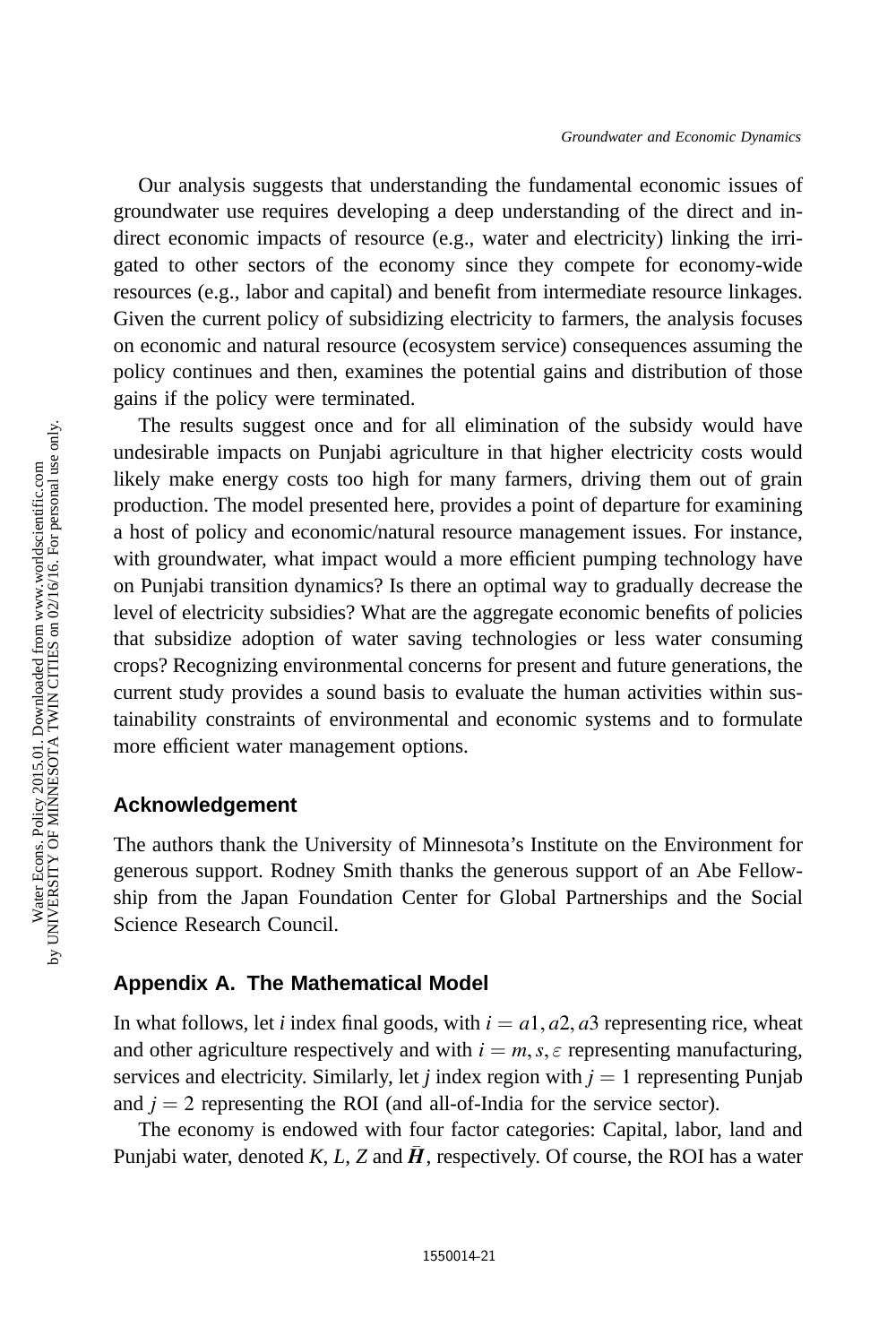endowment, but is ignored in the analysis below.<sup>10</sup> Letting  $t$  represent time, the stock of capital and Punjabi water —  $K(t)$  and  $\bar{H}(t)$  — evolves over time, but the stock of land and labor is constant. The constant labor assumption has one major impact on the empirical results generated by the model: In general, relative to the case where the labor force increases over time, the productivity of capital, land and water over time will be lower. An indirect effect of the constant labor force assumption is (relative to a model with labor force growth) the rate of capital accumulation will be slightly slower and the shadow value of land and water will be slightly lower.

In a small open economy model, the price of traded goods is exogenous, while non-traded good prices are endogenous. The traded goods are rice, wheat, other agriculture and manufacturing while the non-traded goods are services and Punjabi electricity. Denote the endogenous time-t service good price by  $p_s(t)$  and the electricity price by  $p<sub>e</sub>(t)$ . Any excess supply or demand of the manufactured good trades in international markets at the price  $p_m$ , while rice, wheat and other agriculture are traded at respective international prices  $p_{a1}, p_{a2}$  and  $p_{a3}$ . The agricultural, electricity and service goods are pure consumption goods, while the manufactured good is consumed or saved (augments the capital stock).

Labor services are not traded internationally and domestic residents own the entire stock of domestic assets. Firms in all sectors hire both labor and capital and both factors are mobile across all sectors and regions. Labor earns a time-t wage rate of  $w(t)$ , while capital earns a rate of return on capital of  $r(t)$ . Land is region specific, as is Punjab water and electricity. Assume a land rental market among farmers exist in each region, and that land is rented in or out at rate  $\varpi_{z,i}$  per acre,  $i = 1, 2$ . A discussion of water rent and electricity price follows shortly.

The economy uses its factor endowments to produce final goods, with the time-t level of a final good represented by  $Y_{ij}$  (t). Thus, we denote the level of Punjab rice produced by  $Y_{a11}(t)$ , the level of Punjab manufacturing produced by  $Y_{m1}(t)$ , the level of ROI manufacturing by  $Y_{m2}(t)$  and the level of services by  $Y_{s2}(t)$ . Similarly, sector capital and labor demand is denoted as  $K_{ij}$  (t) and  $L_{ij}$  (t).

#### A.1. Firm behavior — ROI

Modeling the ROI manufacturing and service sectors is relatively straightforward. Represent the ROI manufacturing and service technology by the production function

$$
Y_{i2}(t) = F^{i2}(K_{i2}(t), L_{i2}(t)),
$$

 $10$ This is akin to embedding the ROIs' water contribution to its agricultural land rent and embedding the ROIs' energy contribution in manufacturing and service sector's measure of factor productivity.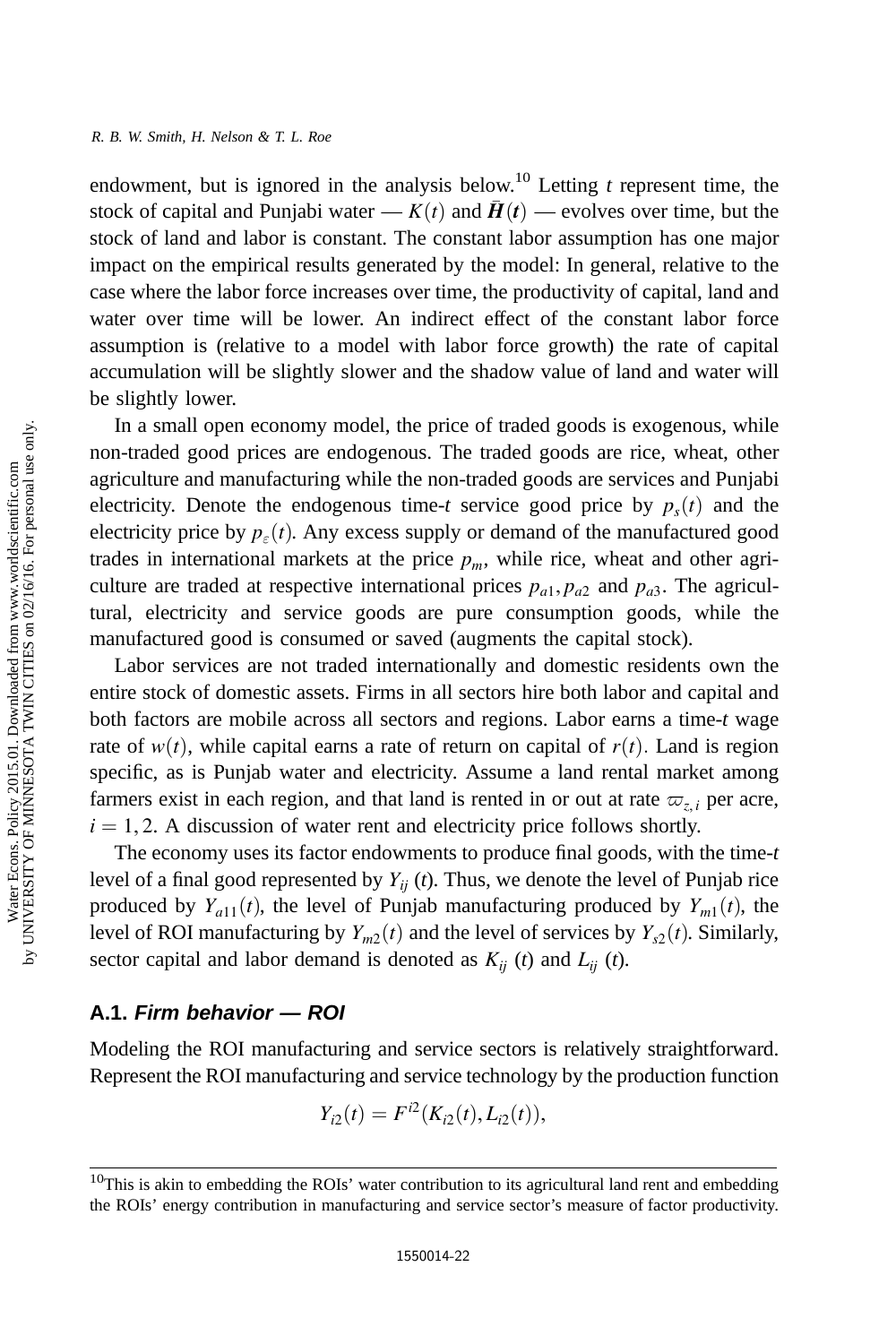where  $Y_{i2}$  is ROI manufacturing or all-of-India service output, and  $K_{i2}$  and  $L_{i2}$  are the corresponding levels of capital and labor employed by the sector,  $i = m, s$ .<sup>11</sup> Assume<br>the technology  $F^{i2} \cdot \mathbb{R}^2 \rightarrow \mathbb{R}$  satisfies the following *reqularity conditions*: It is the technology  $F^{i2}: \mathbb{R}_+^2 \to \mathbb{R}_+$  satisfies the following *regularity conditions*: It is<br>everywhere continuous and twice differentiable, linearly homogeneous, non-deeverywhere continuous and twice differentiable, linearly homogeneous, non-decreasing and strictly concave in inputs and satisfies the Inada conditions. The cost function corresponding to  $F^{i2}(\cdot)$  is given by

$$
C^{i2}(r^k,w)Y_{i2} \equiv \min_{K_{i2},L_{i2}}\{r^kK_{i2}+wL_{i2}\colon Y_{i2} \leq F^{i2}(K_{i2},L_{i2})\}, \quad i=m,s.
$$

Here,  $r^k(t) = r(t) + \delta$ , where  $\delta$  represents the rate of capital depreciation. Given the properties of  $F^{i2}(\cdot)$ , the corresponding cost function is linearly homogeneous, concave, differentiable and non-decreasing in input prices, and satisfies Shepard's lemma.<sup>12</sup>

ROI agricultural production is governed by the technology

$$
Y_{ai2}(t) = F^{ai2}(K_{ai2}(t), L_{ai2}(t), Z_{i2}),
$$

where  $Z_{i2}$  is the time invariant amount of land used in producing agricultural good $ai, i = 1, 2, 3$ . The land rent earned by ROI agriculture's sector specific resource  $Z_i$  is given by the value-added function

$$
\Pi^{ai2}(p_{ai}, r^k, w, Z_{i2}) \equiv \max_{K_{ai2}, L_{ai2}} \{p_{ai} F^{ai2}(K_{ai2}, L_{ai2}, Z_{i2}) - r^k K_{ai2} - w L_{ai2}\}
$$
  
=  $\pi^{ai2}(p_{ai}, r^k, w) Z_{i2}.$ 

The regularity conditions imposed on  $F^{ai2}(\cdot)$  ensure the value-added function is non-decreasing in  $p_a$ , non-increasing in w and  $r^k$ , homogeneous of degree one and differentiable in input and output prices, convex in input and output prices and satisfies Hotelling's lemma. Here,  $\pi^{ai2}(p_{ai},r^k, w)$  is the rental rate per unit of land per worker required for the rental market among farmers to clear. Assuming differentiability, by Hotelling's lemma the gradients of the value-added yield the sector's partial equilibrium agricultural supply and the derived demands for capital and labor, e.g.,

$$
Y^{ai2}(p_{ai},r^k,w)Z_{i2}=\frac{\partial}{\partial p_{ai}}\pi^{ai2}(p_{ai},r^k,w)Z_{i2}.
$$

 $11$ In the remainder of this text, we will refrain from explicitly defining subsequent introductions of sector factor demands.

 $12$ To conserve on space, we assume all production functions satisfy the *regularity conditions* listed above, and cost functions are linearly homogeneous, concave, differentiable and non-decreasing in input prices and satisfies Shepard's lemma.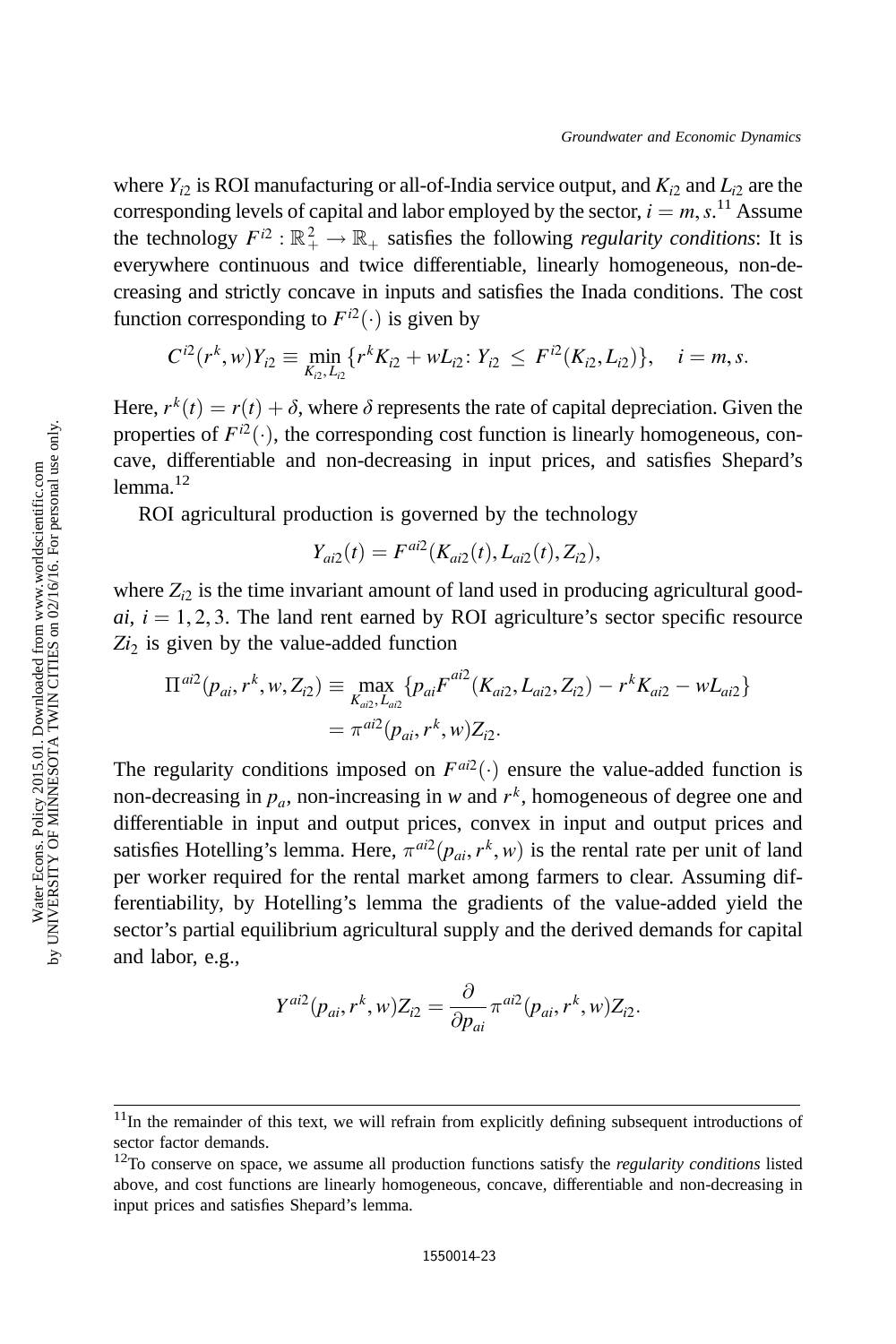#### A.2. Firm behavior — Punjab manufacturing

Manufacturing in the Punjab region combines capital and labor with electricity to produce its output, while agriculture combines capital, labor and land with groundwater to produce its three outputs. Furthermore, pumping groundwater to the surface requires the services of capital, labor and electricity. There are several ways to model Punjab's manufacturing and agricultural technologies — our approach is to assume electricity enters manufacturing and groundwater extraction in a Leontief fashion. More explicitly, we represent Punjab's manufacturing technology by the production relation

$$
Y_{m1} = \min_{K_{m1}, L_{m1}, Y_{\varepsilon m}} \left\{ F^{m1}(K_{m1}, L_{m1}), \frac{Y_{\varepsilon m}}{\sigma_{\varepsilon}} \right\},\tag{A.1}
$$

where  $Y_{em}(t)$  is the amount of electricity the manufacturing sector demands and  $\sigma_{\varepsilon}$ <br>is the input-output coefficient for electricity used in producing manufactures. As is the input–output coefficient for electricity used in producing manufactures. As with the ROI manufacturing, given  $F^{m}(\cdot)$  satisfies the regularity conditions, the production structure in (1) does also. The cost function corresponding to (1) is

$$
C^{m1}(r^k,w,p_{\varepsilon})Y_{m1}=[c^{m1}(r^k,w)+p_{\varepsilon}(t)\sigma_{\varepsilon}]Y_{m1},
$$

where

$$
c^{m1}(r^k,w)Y_{m1} \equiv \min_{K_{i2},L_{i2}} \{r^k K_{i2} + w L_{i2} : Y_{i2} \leq F^{i2}(K_{i2},L_{i2})\}.
$$

# A.3. Firm behavior — Punjab agriculture and groundwater extraction

Punjab agriculture combines capital, labor, land and water to produce rice, wheat and "other agriculture." Rice and wheat use both groundwater and precipitation, while other agriculture uses only precipitation. Groundwater extraction uses capital, labor and electricity to extract the services of the great Punjabi aquifer.

Represent Punjab agricultural production by

$$
Y_{ai1} = \min_{K_{ai1}, L_{ai1}, Y_{ca1}} \left\{ F^{ai1}(K_{ai1}, L_{ai1}, Z_1), \frac{Y_{hi}}{\sigma_{hi}} \right\}, \quad i = 1, 2, 3. \tag{A.2}
$$

Here,  $Y_{hi}(t)$  is the amount of water used in producing good *ai*1, where, "water" refers to both rainfall and groundwater, and  $\sigma_{hi}$  is the input–output ratio for water and agricultural good *i*. Let  $Y_{hgi}$  denote the amount of water derived from groundwater sources and let  $Y_{h,0i}$  denote the amount of water derived directly from precipitation.<sup>13</sup>

<sup>&</sup>lt;sup>13</sup>Anecdotal evidence suggests other agriculture, good-a3, does not rely on groundwater, hence,  $Y_{hg3} = 0.$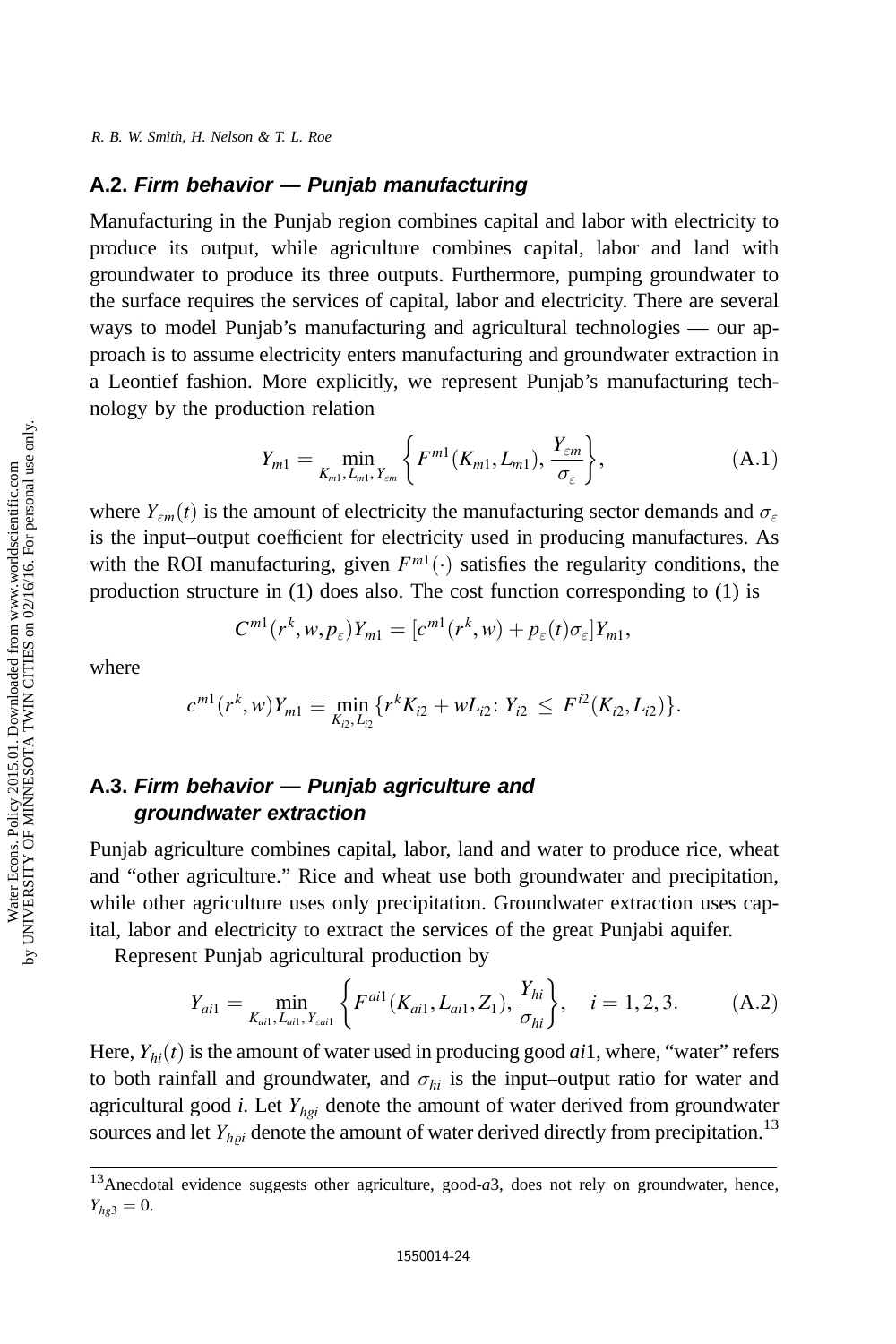<span id="page-24-0"></span>If the amount of rice produced is equal to  $Y_{a11}$ , then the total amount of water demanded is equal to  $\sigma_{h1}Y_{a11}$ . If the amount of precipitation received during rice production is equal to  $Y_{h01}$ , then the total amount of groundwater to pump for rice production is  $\sigma_h Y_{a11} - Y_{h \varrho 1i}$ .<br>Let  $p_i(t)$  represent the t

Let  $p_h(t)$  represent the time-t unit (possibly shadow) price of groundwater. Then, the value-added or rent/profit earned by the farmer on agricultural output-ai is

$$
p_{ai}F^{ai1}(K_{ai1},L_{ai1},Z_{i1})-r^kK_{ai1}-wL_{ai1}-p_h(\sigma_{hi}Y_{ai1}-Y_{hgi}),
$$

which yields the value-added function

$$
\Pi^{ai1}(p_{vi}, r^k, w, p_h, Z_{i1}, Y_{h\varrho i}) = \pi^{ai1}(p_{vi}, r^k, w)Z_{i1} + p_hY_{h\varrho i}
$$

and

$$
\pi^{ail}(p_{vi}, r^k, w)Z_{i1} \equiv \max_{K_{ali}, L_{ali}} \{p_{vi}F^{ail}(K_{ali}, L_{ali}, Z_{i1}) - r^k K_{ali} - wL_{ali}\},\
$$

where  $p_{vi}(t) = p_{ai} - \sigma_{hi}p_h(t)$  is the value-added price of agricultural good-ai. As with  $\pi^{ai2}(\cdot)Z_{i1}$ , the function  $\pi^{ai1}(\cdot)Z_{i1}$  is non-decreasing in  $p_{ai}$ , non-increasing in w and  $r<sup>k</sup>$ , homogeneous of degree one and differentiable in input and output prices, convex in input and output prices and satisfies Hotelling's lemma. Also,  $\pi^{ail}(\cdot)$  is the rental rate per unit of land per worker required for the land rental market among farmers to clear. Observe the value-added function for Punjab crop-i includes the rent to precipitation,  $p_h Y_{hoi}$  — a pure rent that accrues to the farmer.

The last issue to address with production is groundwater extraction. Groundwater extraction requires capital, labor, electricity and groundwater. Represent the groundwater extraction technology by

$$
Y_{h} = \min_{K_{h}, L_{h}, Y_{\varepsilon h}} \left\{ F^{h}(K_{h}, L_{h}, A), \frac{Y_{\varepsilon h}}{\kappa D} \right\}.
$$
 (A.3)

Here,  $Y_h = Y_{hg1} + Y_{hg2} + Y_{hg3}$  is the amount of water moved from the aquifer to the field,  $D(t)$  is groundwater table depth and  $\sigma_h$  and  $\sigma_{\varepsilon h}$  are the input–output coefficients for aquifor vator and electricity. The scalar A represents the fixed coefficients for aquifer water and electricity. The scalar A represents the fixed aquifer upon which the groundwater is drawn, while the scalar  $\kappa$  is a pumping parameter discussed later. While each input–output coefficient encountered thus far is assumed constant, the input–output coefficient for electricity is not, and is related to how far below the surface the aquifer water is. The deeper the water table, the more electricity it takes to pull a unit of water to the surface. At this point, we simply note the groundwater extraction function's input–output coefficient for electricity is given by  $\kappa D > 0$ .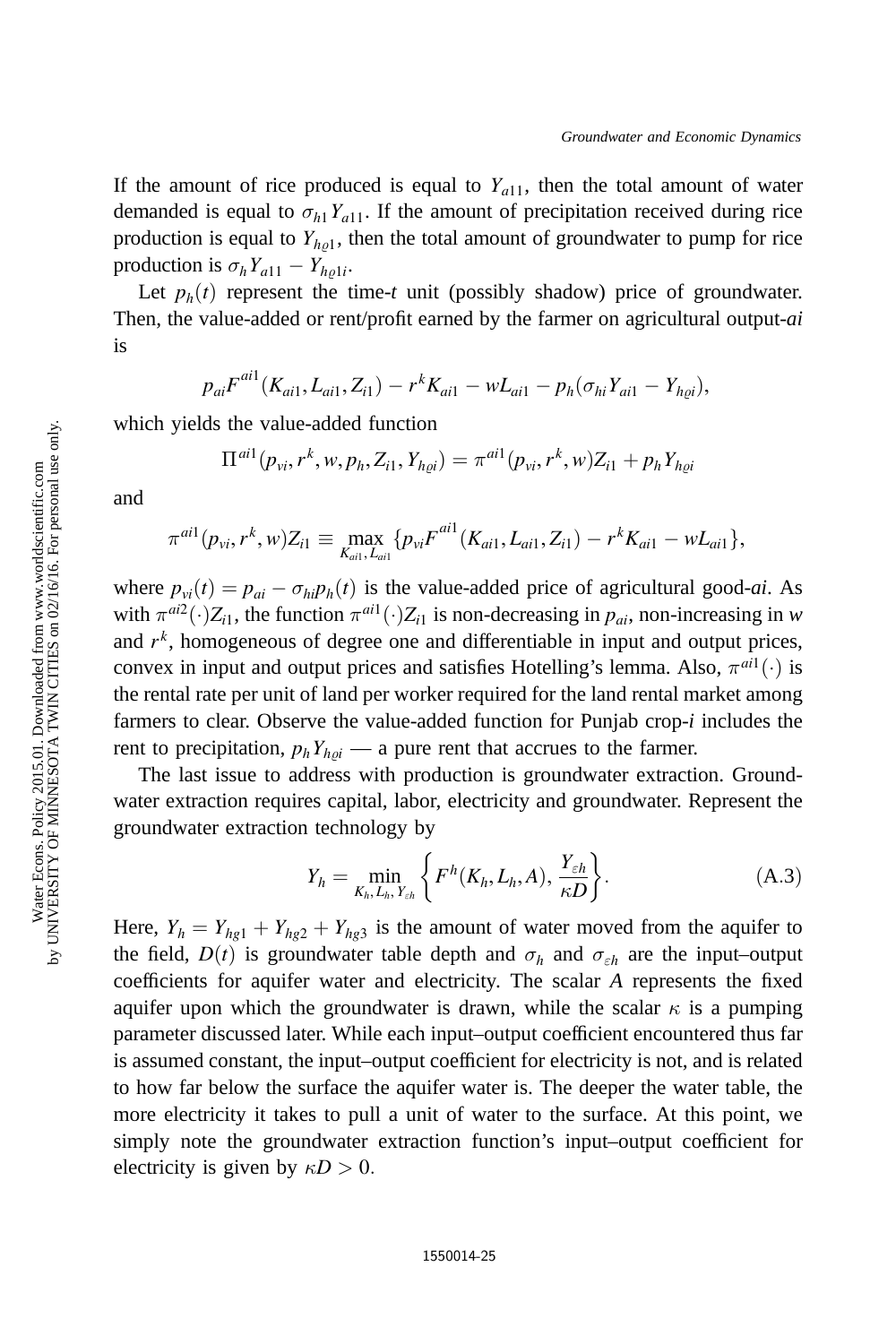Given [\(A.3\)](#page-24-0) and  $\kappa D$ , the aquifer rent function is given by

$$
\pi^h(p_{vh}(D), r^k, w)A \equiv \max_{K_h, L_h} \{p_{vh}(D)F^h(K_h, L_h, A) - r^k K_h - wL_h\},\
$$

where  $p_{vh}(D(t)) = p_h(t) - \kappa D(t)p_{\varepsilon}(t)$  is the value-added price of groundwater<br>Geometry value of water in agricultural production less unit electricity cost of (i.e., unit value of water in agricultural production less unit electricity cost of moving that water to the surface). The properties of  $\pi^h(\cdot)A$  are identical to the value-added functions introduced above.

#### A.4. Groundwater dynamics

The depth of the aquifer water table decreases as farmers extract groundwater, and increases with precipitation and other sources of aquifer recharge. Represent groundwater table evolution as

$$
\dot{D}(t) = g(Y_h(t), \text{Rain}(t)),
$$

where Rain is precipitation during period t. The function  $g(\cdot)$  is increasing (groundwater table gets lower) with groundwater extraction and is decreasing in precipitation. We provide more details on the equation of motion for groundwater in the data section below.

#### A.5. Household preferences

At each instant in time, households provide labor services in exchange for a wage  $w(t)$  and earn income on capital assets at rate  $r^k(t)$  per unit of the asset. Households also earn rent on Punjab and ROI land and on the Punjab aquifer. Income is used to purchase final goods and services and save for future consumption. Let  $Q_i(t)$  represent the level of final good j,  $j = a1, a2, a3, m$ , s and represent household preferences by the time-separable utility function

$$
\int_0^\infty \frac{U(Q_{a1}(t),Q_{a2}(t),Q_{a3}(t),Q_m(t),Q_s(t))^{1-\theta}}{1-\theta}e^{-\rho t}dt.
$$

We assume the felicity function  $U(\cdot)$  is homothetic, everywhere continuous and twice continuously differentiable, non-decreasing and strictly concave in each argument. The parameter  $\rho > 0$  is the rate of time preference and  $\theta > 0$  is the inverse of the elasticity of inter-temporal substitution. In the empirical application that follows, we use the standard representation of felicity — the Cobb–Douglas function

 $U(Q_{a1}, Q_{a2}, Q_{a3}, Q_m, Q_s) = (Q_{a1})^{\lambda_{a1}} (Q_{a2})^{\lambda_{a2}} (Q_{a3})^{\lambda_{a3}} (Q_m)^{\lambda_m} (Q_s)^{\lambda_s},$ where  $\lambda_j$  is the share of expenditures spent on good j and  $\sum_i \lambda_i = 1$ .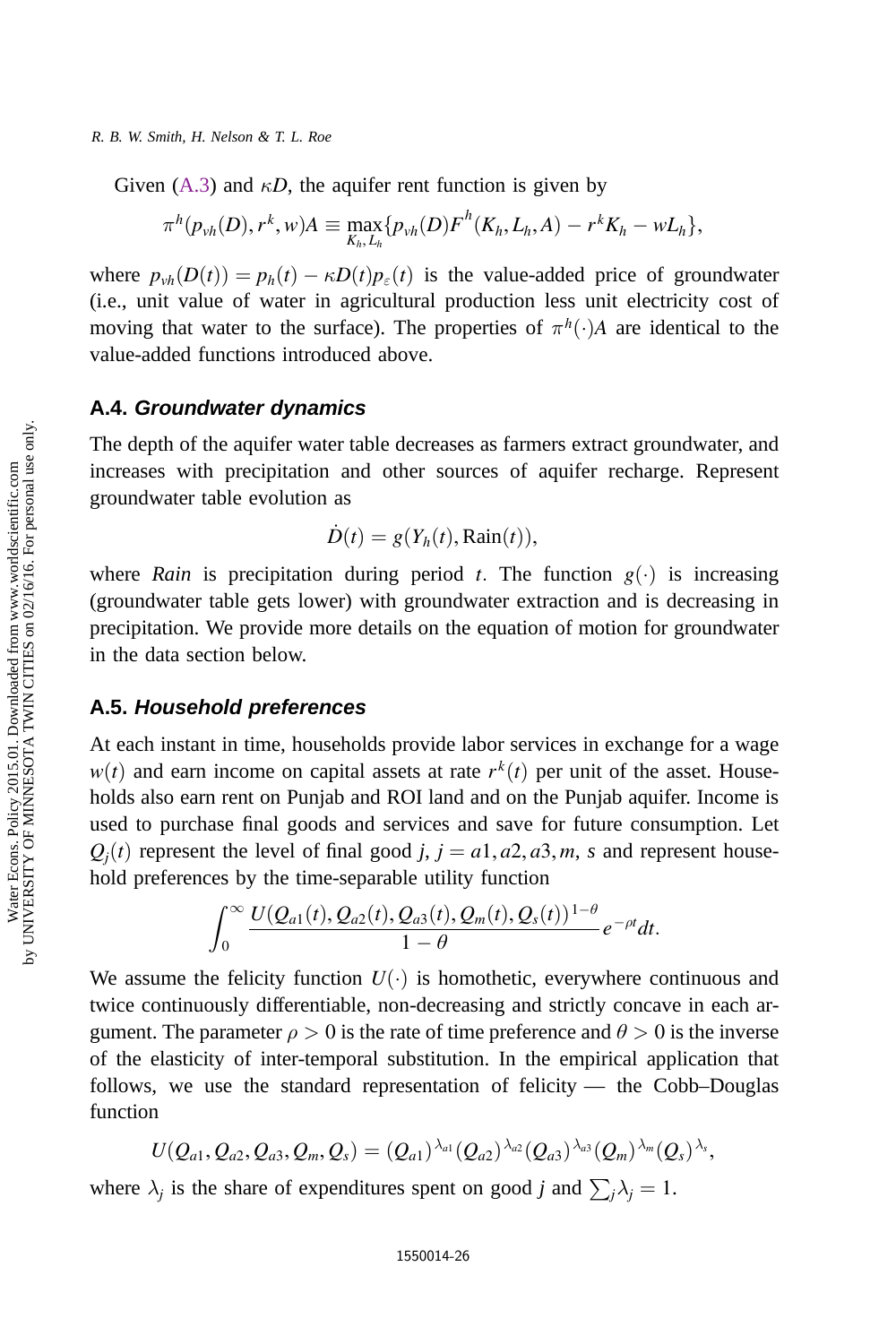Let Q represent an index of household consumption (i.e., utility). Then given homothetic preferences, household expenditure at an instant in time is defined as

$$
E(p_{a1}, p_{a2}, p_{a3}, p_m, p_s)Q = \min_{Q_j} \left\{ \sum_j p_j Q_j : Q \leq U(Q_{a1}, Q_{a2}, Q_{a3}, Q_m, Q_s) \right\}.
$$

Here, the expenditure function,  $E(\cdot)Q$ , is the minimum cost of achieving Q. Given the properties of  $U(\cdot)$  the expenditure function is linearly homogeneous, concave, differentiable, and non-decreasing in prices, and satisfies Shepard's lemma.

Suppressing the time and function arguments, the household's *flow budget* constraint is given by

$$
\dot{K} = (r^k - \delta)K + wL + \pi^h(\cdot)A + \sum_{j=1}^2 \sum_{i=1}^3 \Pi^{aij}(\cdot) - E(\cdot)Q,
$$

where  $\delta$  is the rate of capital depreciation. The flow budget constraint tells us households earn income from wages ( $wL$ ), capital rent ( $r<sup>k</sup>K$ ) and natural resource rent (the various  $\Pi^{\textit{aij}}$ ). With this income, they purchase goods and services, with the value of those purchases equal to  $E(\cdot)Q$ .

The household's problem is to choose the sequence of consumption levels  $\{Q(t)\}_{t\in[0,\infty)}$  to maximize

$$
\int_0^\infty \frac{Q(t)^{1-\theta}-1}{1-\theta}e^{-\rho t}dt,
$$

subject to initial conditions,  $K(0)$ ,  $D(0)$ , the flow budget constraint at each t and the transversality condition on borrowing

$$
\lim_{t\to\infty}\left\{K(t)e^{-\int_0^t r(v)dv}\right\}=0.
$$

We assume agents behave myopically with respect to groundwater extraction and hence, groundwater depth does not factor directly into the household's optimizing behavior. The implication here is, although the groundwater table impacts the farmer (the deeper the table level, the more expensive it is to bring a unit of water to the surface), we do not assign a costate variable to the differential equation governing its dynamics. The present-value Hamiltonian for this problem — normalized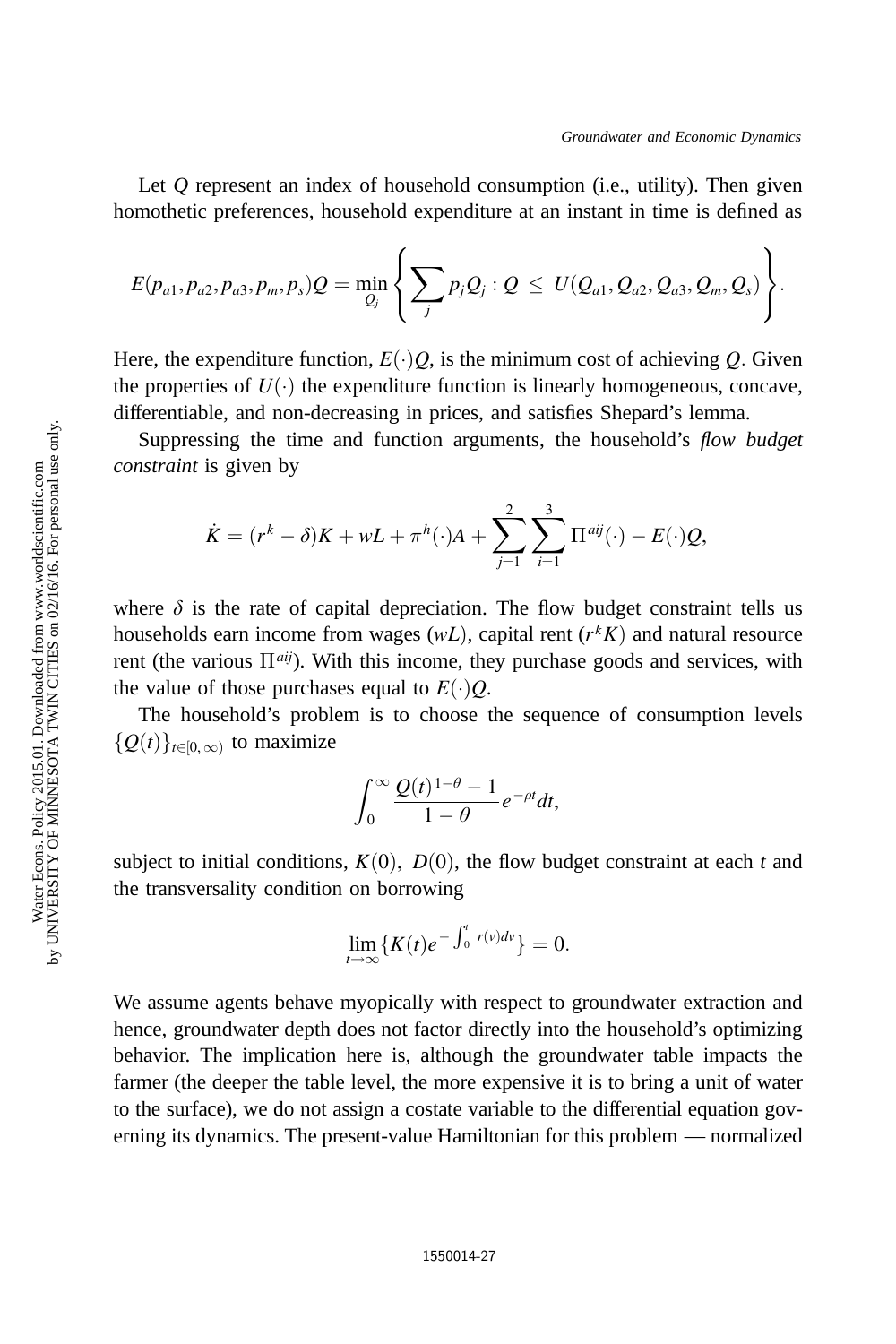in labor efficiency units  $-$  is<sup>14</sup>

$$
\Delta = \frac{q^{1-\theta}-1}{1-\theta}e^{-\rho t} + \xi \left[ (r^k - \delta)k + w + \pi^h(\cdot)a + \sum_{j=1}^2 \sum_{i=1}^3 \Pi^{aij}(\cdot) - E(\cdot)q \right],
$$

where the co-state variable  $\xi(t)$  is the present value shadow price of capital. The lower case variables are defined as:

$$
q(t) = \frac{Q(t)}{L}
$$
,  $k(t) = \frac{K(t)}{L}$ ,  $z_{i1}(t) = \frac{Z_{ij}(t)}{L}$ ,  $y_{hqi}(t) = \frac{Y_{hqi}(t)}{L}$ ,  $a(t) = \frac{A}{L}$ .

The Euler condition for this problem is

$$
\frac{\dot{q}}{\hat{q}} = \frac{1}{\theta} \left[ r - \rho - \lambda_s \frac{\dot{p}_s}{p_s} \right],
$$

where  $\lambda_s = \frac{\partial E(\cdot) q}{\partial p_s} p_s/E(\cdot) q$  is the share of income spent on the non-traded service good.

### A.6. Equilibrium

We next define a competitive equilibrium using the cost, revenue and expenditure functions introduced above, along with the groundwater dynamics and household's consumption and savings behavior.

Given: (i) firm technologies, household preferences, (ii) exogenous traded good prices,  $(p_{a1}, p_{a2}, p_{a3}, p_m)$ , (iii) initial service price, energy price, groundwater price,  $(p_\varepsilon(0), p_h(0), p_s(0))$ , (iv) labor force endowment, initial capital stock and groundwater depth levels  $(L, K(0), D(0))$ . Then a competitive equilibrium is a trajectory of: (i) endogenous output and factor prices and (ii) capital stock and groundwater depth levels

$$
{p_{\varepsilon}(t),p_h(t),p_s(t),w(t),r^k(t),K(t),D(t)}_{t\in[0,\infty)},
$$

such that:

(1) Firms maximize profit.

 $14$ Note, there is no costate variable associated with groundwater dynamics. Myopic behavior here implies, farmers do not consider the impact water withdrawals today have on future groundwater table levels and the corresponding extraction costs. As such, the absence of a costate variable for groundwater. Myopic behavior of Punjab farmers, however, does not imply the shadow rental rate of groundwater is zero — even if electricity is free: When extracting groundwater farmers need capital and labor (please see Eq. ([A.3\)](#page-24-0) on page 19 of the Appendix) and hence, face capital rental and labor costs.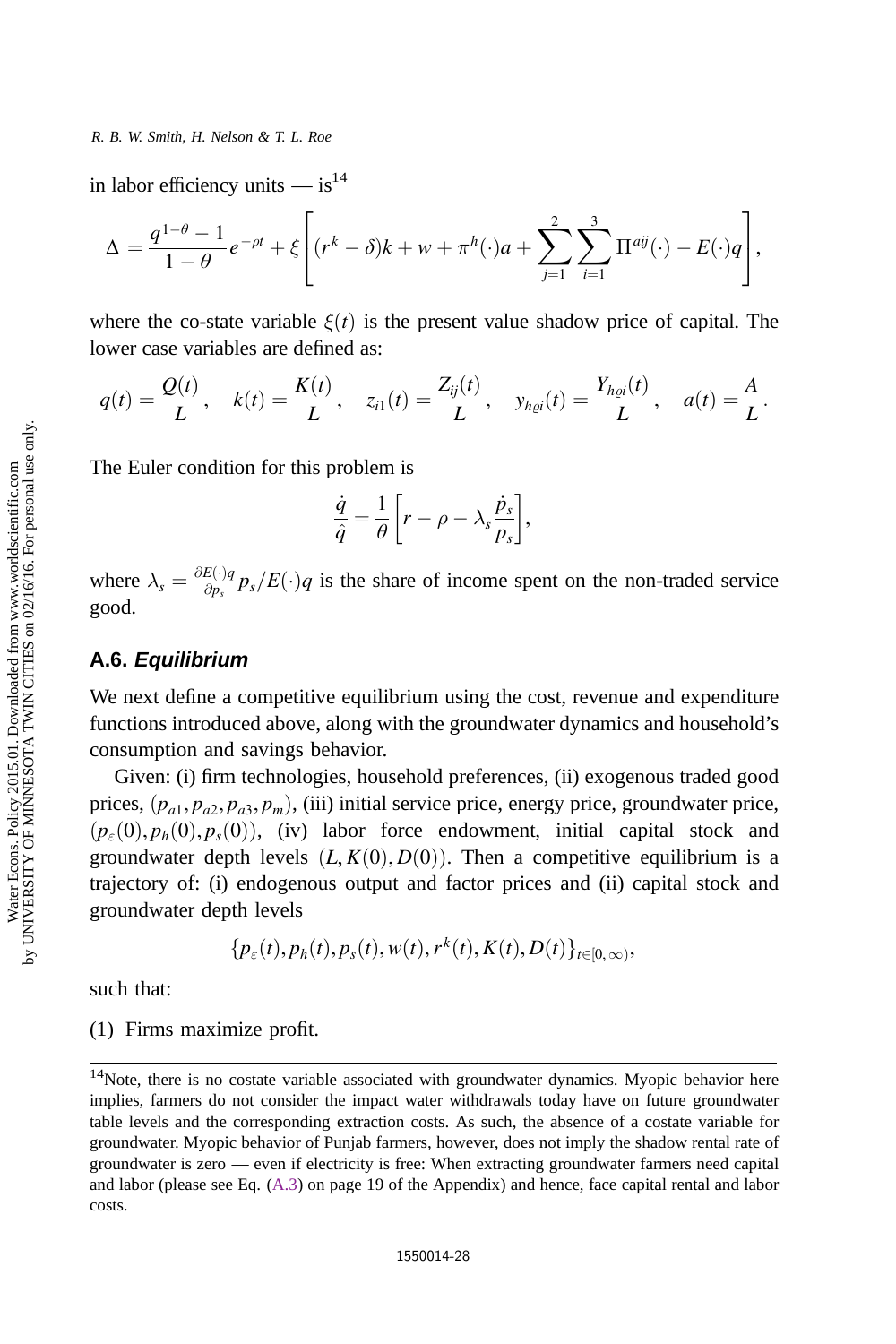- <span id="page-28-0"></span>(2) Households maximize utility.
- (3) The capital, labor and Punjab electricity and water markets clear.
- (4) The service good market clears.

The reader is directed to Smith (2013) for a guide to deriving a mathematical characterization of the equilibrium.

#### References

- Agricultural Research Data Book (2011). Indian Agricultural Statistics Research Institute. Available at: http://www.iasri.res.in/agridata/11data.
- Balali, H, S Khalilian, D Viaggi, F Bartolini and M Ahmadian (2011). Groundwater balance and conservation under different water pricing and agriculutural policy scenarios: A case study of the Hamadan–Bahar plain. Ecological Economics, 70, 863–872.
- Bhalla, G, G Chadha, S Kashyap and R Sharma (1990). Agricultural growth and structural changes in the Punjab economy: An input–output analysis. Research report 82, International Food Policy Research Institute in collaboration with the Centre for the Study of Regional Development at Jawaharlal Nehru University.
- Bhalla, G (1995). Agricultural growth and industrial development in Punjab. In Agriculture on the Road to Industrialization, J Mellow (ed.), pp. 67–112. International Food Policy and Research Institute (IFPRI). Baltimore: John Hopkins University Press.
- Bhatia, R, J Briscoe, R Malik, LMS Miller, K Palainisami and N Harshadeep (2006). Water in the economy of Tamil Nadu, India: More flexible water allocation policies offer a possible way out of water-induced economic stagnation and will be good for the environment and the poor. Water Policy, 8, 1–13.
- Central Ground Water Board, Ministry of Water Resources, Government of India (2009). Detailed guidelines for implementing the groundwater estimation methodology.
- Central Ground Water Board, Ministry of Water Resources, Government of India (2012). Ground Water Year Book — India, 2011–2012 (Table 3: State-wise groundwater resources availability, utilization and stage of development).
- Coker, AK (2007). Ludwig's Applied Process Design for Chemical and Petrochemical Plants, Vol. 1, 4th Ed, Section 5.13. Burlington, MA: Gulf Professional Publishing.
- Cunningham, JP (1999). Comparison of energy alternatives for small-scale irrigation. In Energy for sustainable rural development projects — Vol 1: A Reader, Chapter 4, FAO. Available at: http://www.fao.org/docrep/u2246e/u2246e05.htm#1.3.
- Diao, X, A Dinar, T Roe and Y Tsur (2008). A general equilibrium analysis of conjunctive ground and surface water use with an application to Morocco. Agricultural Economics, 38, 117–135.
- Diwakara, H and M Chandrakanth (2007). Beating negative externality through groundwater recharge in India: A resource economic analysis. Environment and Development Economics, 12(2), 271–296.
- Economic Adviser to Government Punjab (2009). Punjab-at-a Glance (District Wise). Government of India.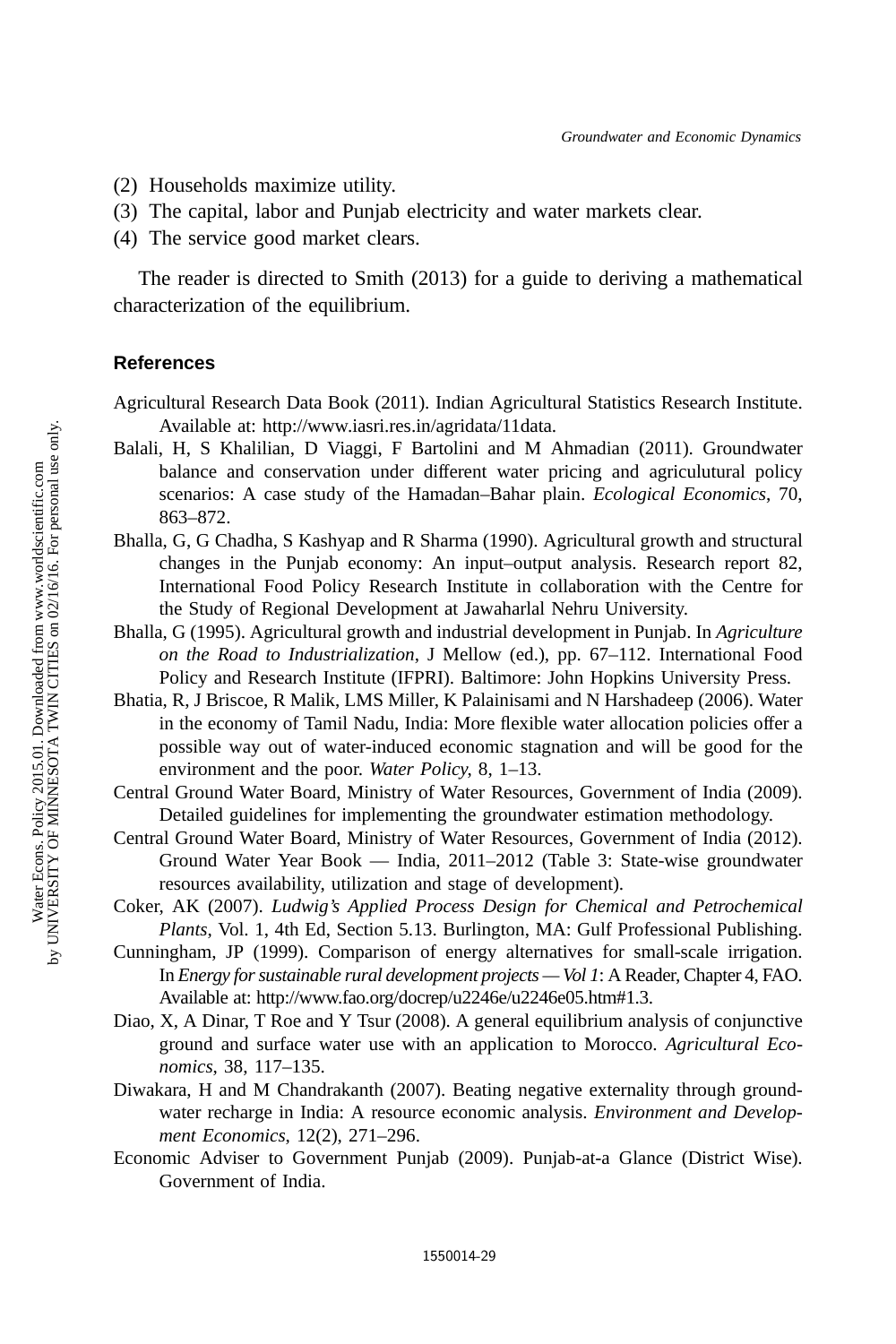- <span id="page-29-0"></span>Economic and Statistical Organization Punjab [CEIP] (2011). Critical economic indicators, Punjab–India (2007–2008). Field Operation Section, Chandigarh, India.
- Fishman, RM, T Siegfried, P Raj, V Modi and U Lall (2011). Over-extraction from shallow bedrock versus deep alluvial aquifers: Reliability versus sustainability considerations for India's groundwater Irrigation. Water Resources Research, 47(6): W00L05.
- Gulati, A (2002). Challenges to Punjab agriculture in a globalizing world. IFPRI. Based on the presentation given at the policy dialogue, jointly organized by IFPRI and ICRIER, New Delhi. Available at: http://pdf.usaid.gov/pdf\_docs/PNACQ332.pdf
- Gulati, A (2007). Withering Punjab agriculture: Can it regain its leadership? IFPRI, New Delhi. Available at: http://pdf.usaid.gov/pdf docs/PNADK223.pdf.
- Hassan, R, J Thurlow, T Roe, X Diao, S Chumi and Y Tsur (2008). Macro–Micro feedback links of water management in South Africa. Policy Research Working Paper 4768.
- Humphreys, E, SS Kukal, EW Christen, GS Hira, S-Y Balwinder-Singh and RK Sharma (2010). Halting the groundwater decline in North-West India — Which crop technologies will be winners? In Advances in Agronomy, DL Sparks (ed.), Vol. 109, pp. 155–217. San Diego, CA: Academic Press.
- Knapp, K, M Weinber, R Howitt and J Posnikoff (2003). Water transfers, agriculture, and groundwater management: A dynamic economic analysis. Journal of Environmental Management, 67, 291–301.
- Lundberg, J, RBW Smith and M Gemma (2014). Electricity subsidies and subsistence farmer income in Indian rice production. Working paper, Department of Applied Economics, University of Minnesota.
- McGuirk, A and Y Mundlak (1990). Incentives and constraints in the transformation of Punjab agriculture. Research report 87, International Food Policy Research Institute in collaboration.
- Palanisami, K (2013). International Water Management Institute IWMI. Personal interview.
- Perveen, S, CK Krishnamurthy, RS Sidhu, K Vatta, V Modi, R Fishman, L Polycarpou and U Lall (2011). Restoring Groundwater in Punjab, India's Breadbasket: Finding Agricultural Solutions for Water Sustainability, Columbia Water Center White Paper. New York, NY: Columbia Water Center, Earth Institute, Columbia University.
- Ramsey, FP (1928). A mathematical theory of saving. Economic Journal, 38(152), 543–559.
- Reddy, VP (2005). Costs of resource depletion externalities: A study of groundwater overexploitation in Andhra Pradesh, India. Environment and Development Economics, 10, 533–556.
- Rodell, M, I Velicogna and J Famiglietti (2009). Satellite-based estimates of groundwater depletion in India. Nature, 460(20), 999–1003.
- Roe, TL, RBW Smith and S Saraçoglu (2010). Multisector Economic Growth Models: Theory and Applications. New York: Springer-Verlag.
- Roumasset, J and C Wada (2012). The economics of groundwater. Working Paper No. 12– 11. University of Hawaii at Manoa, Department of Economics.